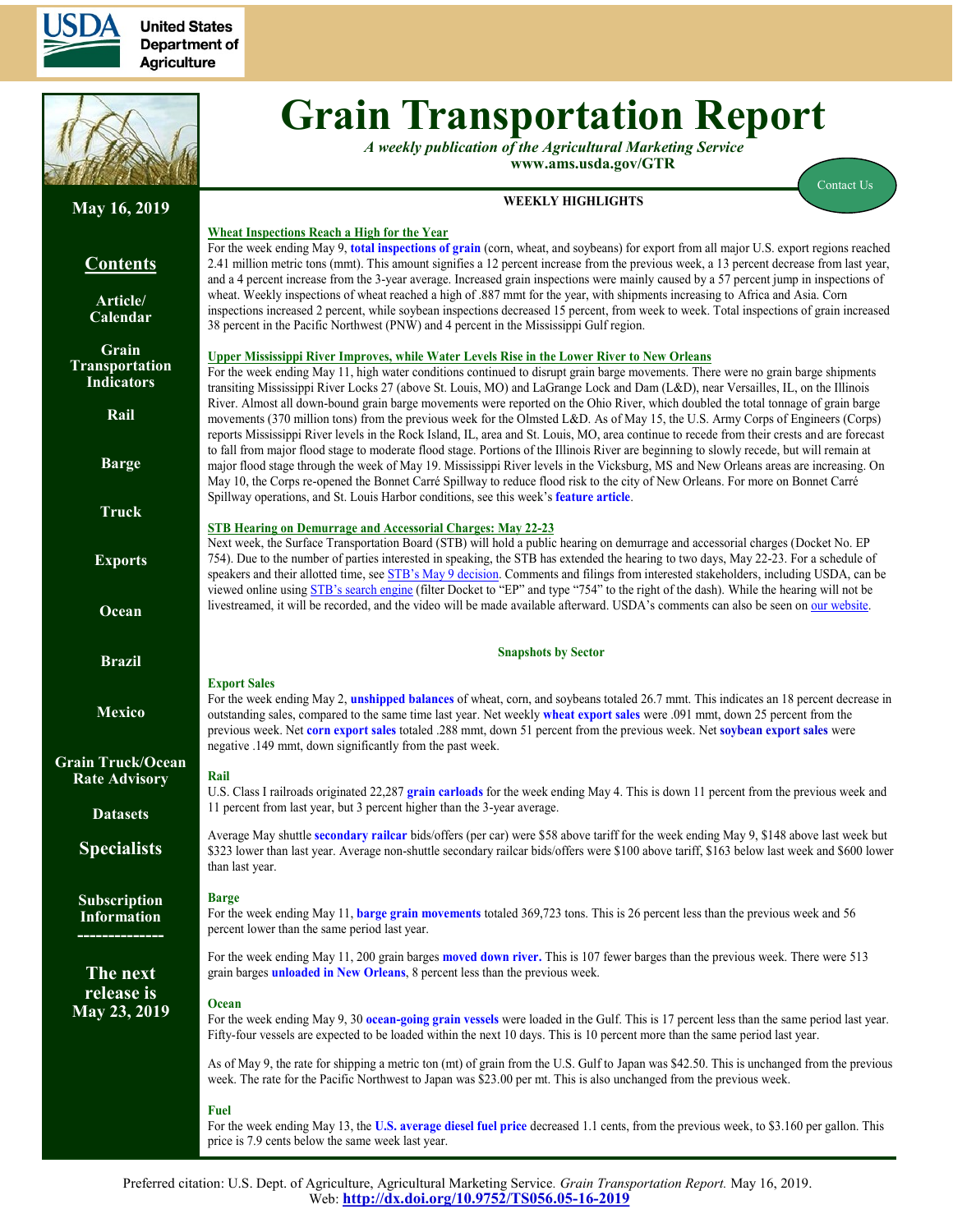# **Feature Article/Calendar**

# **Grain Transportation Update**

<span id="page-1-1"></span><span id="page-1-0"></span>For most of 2019, inclement weather has disrupted barge traffic along the Mississippi, Ohio, and Arkansas Rivers. This has caused year-to-date (YTD) grain barge tonnages, through the locking portions of the rivers, to fall below the 3-year average and last year. YTD grain shipments by rail were also down, compared to a year ago, but have picked up in recent weeks. On average, grain train speeds and origin dwell times have improved, year-to-date in 2019 compared to 2018, despite the negative effects of Midwest weather on rail operations that show in service metrics, carloads, and auction market rates over the period. While ocean freight rates for shipping bulk grain have remained relatively low, average diesel fuel prices have increased compared to the beginning of the year. Total grain (corn, soybeans and wheat) production and exports for the marketing year 2019/20 are projected to increase. This could boost the demand for grain transportation service if the projections are realized.

## **Rail Characterized by Low Carloads and High Rates in the Secondary Market**

As of the week ending May 4, 2019, YTD grain shipments by rail were down 5 percent, compared to a year ago. While relatively high through January, grain carloads fell well below average into mid-April 2019 (**[GTR Figure 3](#page-5-0)**). However, grain carloads, based on a four-week running average, have resurged in recent weeks with traffic levels exceeding the 3 year average since late-April, creating a "v-shaped" trend over the period of high-low-high. Concurrently, rates in the secondary auction market for shuttle service have generally been above average for much of 2019. While initially trading below average in January, average bids/offers for delivery of shuttle railcars in February rose to about \$1,200 per car by February 14. Per car rates for March and April averaged \$910 and \$460, respectively. Compared to the 3-year average, this is a respective increase between \$360 and \$560 per car. Trades for delivery of railcars in the secondary market in May are still above average, but by a smaller magnitude.

Like the trend in carloads, there has been a parallel "v-shaped" pattern in rail performance, where service levels deteriorated from January to March, due to problems caused by flooding with significant re-routing, but have improved since. More specifically, train speeds for grain averaged 23.4 miles per hour (MPH) in January and 21.9 MPH in March,

a decline of 6 percent, before improving to about 22.7 MPH. The railroads have dealt with bouts of poor weather the past few months, including severe winter storms and washouts in February, and catastrophic flooding in the Midwest in March and April (see [April 4, 2019](https://www.ams.usda.gov/sites/default/files/media/GTR04042019.pdf) *Grain [Transportation Report](https://www.ams.usda.gov/sites/default/files/media/GTR04042019.pdf)* (*GTR*)). Despite these challenges, average YTD rail speeds and origin dwell times for grain have been better in 2019 than last year, when railroads faced adverse weather, relatively more congestion, and other service challenges (see [April 26, 2018](https://www.ams.usda.gov/sites/default/files/media/GTR04262018.pdf) *GTR*).

## **Flooding Causing Significant Navigation Disruptions**

As of May 11, calendar YTD grain barge tonnages, through the locking portions of the Mississippi, Ohio, and Arkansas Rivers, were 8.8 million tons. This is 32 percent below the 3-year average and 24 percent lower than last year. For most of 2019, above average rainfall has caused high water conditions that have disrupted traffic. Typically, by mid-May, there is continuous barge traffic (both up and down river) on the Mississippi River between Minneapolis-St. Paul, MN, and the Gulf of Mexico. This year, navigation has been blocked by the closure of several locks above St. Louis and by low bridge clearances in certain areas due to high water. This has affected the movements of downbound grain and upbound fertilizer.

Figure 1 shows weekly tonnages have been lower than average for most of 2019. Calendar YTD corn barge







shipments were 4.5 million tons, down 43 percent compared to the 3-year average. YTD soybean barge shipments were 3.4 million tons, 18 percent less than the 3-year average.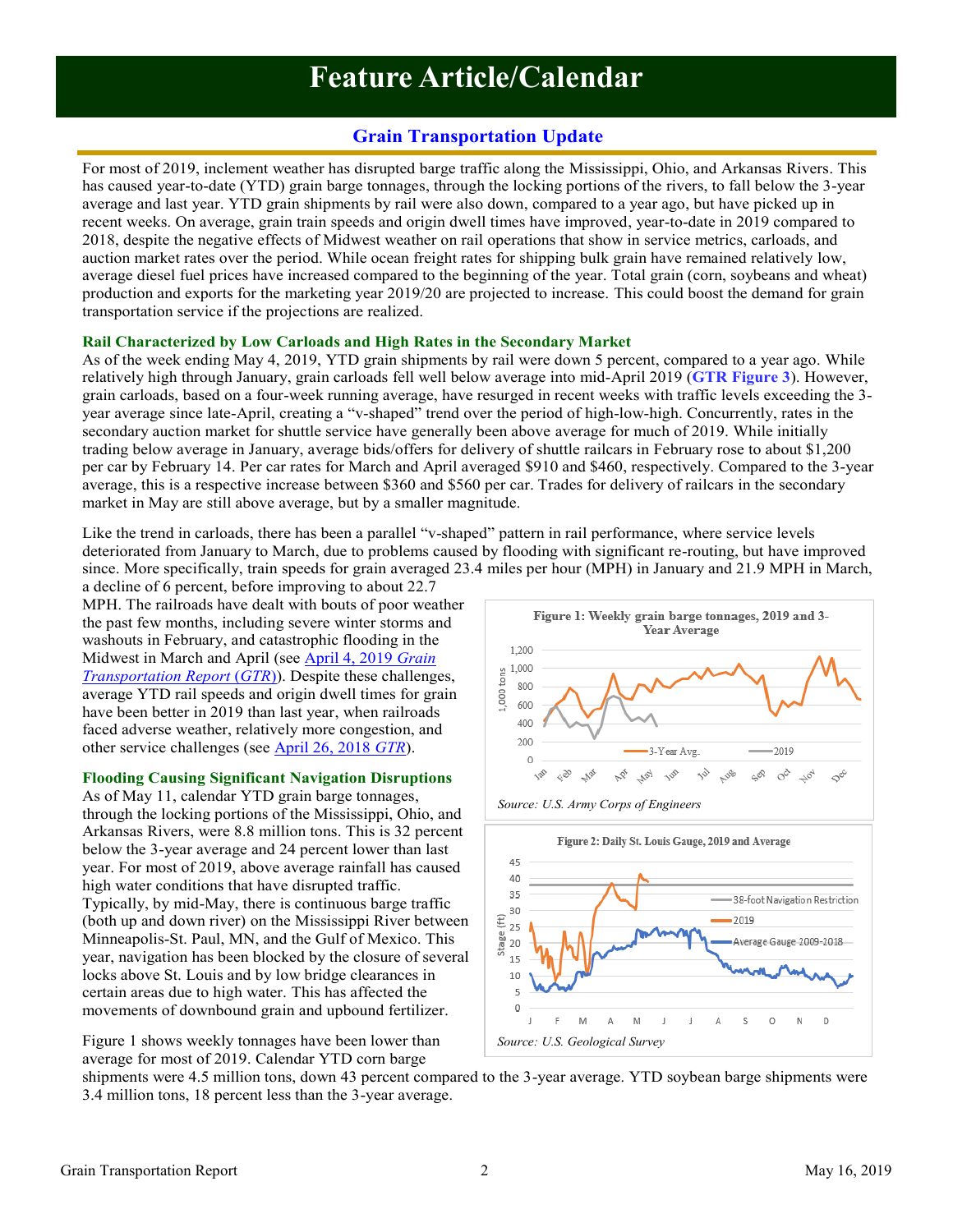<span id="page-2-0"></span>On May 3, the Mississippi River gauge at St. Louis exceeded 38 feet, which is the threshold at which the U.S. Coast Guard closes the river to all vessel traffic in the St. Louis Harbor (see figure 2).<sup>1</sup> As of May 15, the St. Louis gauge dropped to near the 38-foot stage, and the river re-opened to a back-up of barges waiting to transit the harbor. The river level rose above the 38-foot stage on April 3-4 –briefly stopping traffic. The record stage was set on August 1, 1993 at 49.6 feet.

On May 10, the U.S. Army Corps of Engineers (Corps) opened the Bonnet Carré Spillway for the second time this year. The spillway, located on the Mississippi River north of New Orleans, functions to decrease flood conditions through the New Orleans region and reduce flood risk to the city and surrounding areas. Operation of the spillway diverts Mississippi River floodwaters, via Lake Pontchartrain, into the Gulf of Mexico. Prior to this opening, the spillway was opened on February 27. The Corps indicated this is the first time the spillway has been opened twice during the same high-water event since the spillway was first used in 1937.

## **Dry-Bulk Freight Rates Continued to Remain Low**

To the delight of shippers, ocean freight rates for shipping bulk commodities, including grain, have continued to remain relatively low, despite the wave of optimism by vessel owners thinking the market would rally. As of May 9, 2019, the cost of shipping bulk grain from the U.S. Gulf to Japan was \$42.50 per metric ton (mt), a 10 percent decrease from the beginning of the year, and an 8 percent decrease from the same period last year. The cost of shipping from the Pacific Northwest was \$23 per mt, a 3 percent decrease from the beginning of the year, and 6 percent below the same period a year ago. Ocean freight rates have remained relatively low since the beginning of the year. However, the January 1, 2020 deadline for International Maritime Organization's mandate to reduce sulfur emissions from ocean-going vessels, could impact both newly-built vessels and vessel demolition activities. As a result, an upward pressure on the rates may occur, at least in the short term (see April 25, 2019 *[GTR](https://www.ams.usda.gov/sites/default/files/media/GTR04252019.pdf)*).

## **Year-to-Date 2019 Diesel Fuel Prices on Upward Trend**

Average U.S. On-Highway Diesel Fuel Prices have increased 11 cents since the beginning of the year. Prices increased 8 cents in February, remained relatively flat in March, then increased 9 cents in April. Crude oil prices followed a similar upward trend since the beginning of the year, averaging \$71 per barrel in April. According to the Energy Information Agency's latest *[Short-Term Energy Outlook](https://www.eia.gov/outlooks/steo/)*, crude oil spot prices will average \$70 per barrel in 2019. However, EIA forecasts tighter global oil market balances in mid-2019 and increasing supply disruption risks globally, all of which could put additional upward pressure on diesel fuel prices.

## **Outlook for 2019/20**

According to the USDA's May *[World Agricultural](https://www.usda.gov/oce/commodity/wasde/wasde0519.pdf)  [Supply and Demand Estimates](https://www.usda.gov/oce/commodity/wasde/wasde0519.pdf) (WASDE)* report, production of corn, soybeans, and wheat for 2019/20 is projected to reach 21.1 billion bushels, up 2 percent from the past year. Total exports of the three major grains are expected to reach 5.1 billion bushels, up 3 percent from 2018/19 (Table 1). Production of corn is projected to reached 15 billion bushels, up 6 percent from last year. Soybean production is projected to reach 4.2 billion bushels for 2019/20, down 9 percent from last year. Wheat production is expected to increase 1 percent from 2018/19. Currently, export sales commitments of

|                          | Table 1. Major Grains: Production and Use, May 2019 WASDE, million bushels |                                   |       |              |         |  |  |  |  |  |
|--------------------------|----------------------------------------------------------------------------|-----------------------------------|-------|--------------|---------|--|--|--|--|--|
|                          | Corn                                                                       | <b>Sovbeans</b>                   | Wheat | <b>Total</b> | Y/Y     |  |  |  |  |  |
|                          |                                                                            | United States 2019/20 (Projected) |       |              |         |  |  |  |  |  |
| Production               | 15,030                                                                     | 4.150                             | 1,897 | 21,077       | 2.2%    |  |  |  |  |  |
| <b>Exports</b>           | 2.275                                                                      | 1.950                             | 900   | 5,125        | 2.5%    |  |  |  |  |  |
| Domestic Use             | 12,400                                                                     | 2.245                             | 1,123 | 15,768       | 1.7%    |  |  |  |  |  |
| <b>Ending Stocks/Use</b> | 16.9%                                                                      | 23.1%                             | 56.4% |              |         |  |  |  |  |  |
|                          |                                                                            | United States 2018/19 (Estimated) |       |              |         |  |  |  |  |  |
| Production               | 14.200                                                                     | 4.544                             | 1.884 | 20,628       | $-0.6%$ |  |  |  |  |  |
| <b>Exports</b>           | 2.300                                                                      | 1.775                             | 925   | 5,000        | $-8.6%$ |  |  |  |  |  |
| Domestic Use             | 12,200                                                                     | 2,229                             | 1,072 | 15,501       | $-0.7%$ |  |  |  |  |  |
| <b>Ending Stocks/Use</b> | 14.4%                                                                      | 24.9%                             | 56.4% |              |         |  |  |  |  |  |
|                          |                                                                            | 2017/18                           |       |              |         |  |  |  |  |  |
| Production               | 14.609                                                                     | 4.412                             | 1,741 | 20,762       |         |  |  |  |  |  |
| <b>Exports</b>           | 2,438                                                                      | 2.129                             | 901   | 5,468        |         |  |  |  |  |  |
| Domestic Use             | 12,360                                                                     | 2,168                             | 1,079 | 15,607       |         |  |  |  |  |  |
| <b>Ending Stocks/Use</b> | 14.5%                                                                      | $10.2\%$                          | 55.5% |              |         |  |  |  |  |  |

corn and soybeans for 2018/19 are down 10 and 18 percent, respectively, from last year. Wheat commitments, however, increased 10 percent from the previous marketing year (**[GTR Tables 13-15](#page-14-1)**). Outstanding export sales for 2018/19 are currently are up 65 and 9 percent for wheat and soybeans, but are down 46 percent for corn (**[GTR Table 12](#page-14-1)**).

Corn and wheat exports are projected to decrease slightly for 2019/20, but soybeans exports are expected to increase 10 percent (*See Table*). Although the transportation demand for some grain has been affected by high water conditions on the Mississippi River, increased YTD rail shipments of grain to the Mississippi Gulf have remained strong, helping U.S. grain exports to remain competitive. *GTRContactUs@usda.gov*

<sup>&</sup>lt;sup>1</sup> River gauge is measurement of the river level as a reference point and not equal to actual river depth.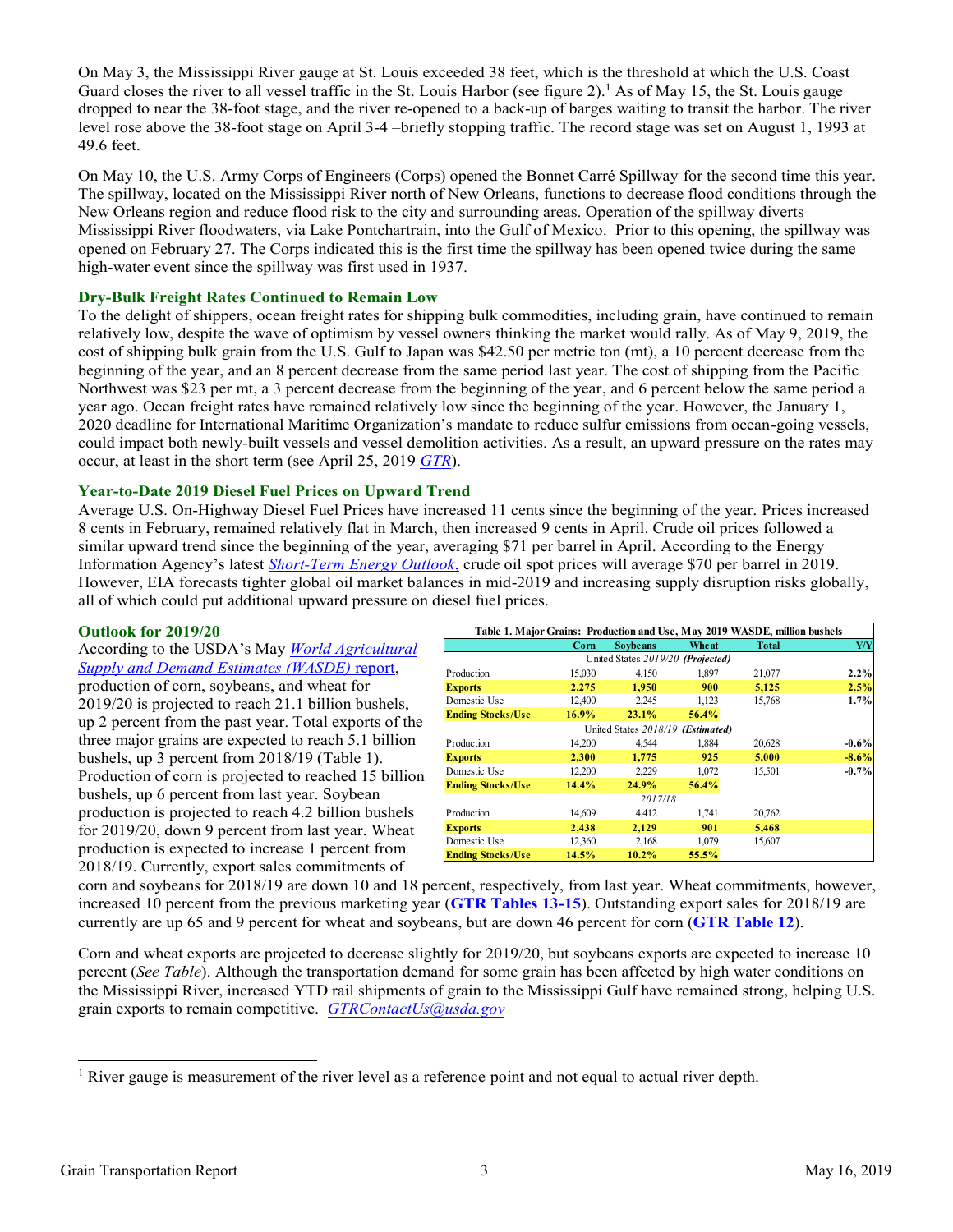# **Grain Transportation Indicators**

## Table 1

# **Grain Transport Cost Indicators <sup>1</sup>**

|                     | Truck |                   | Rail           |     |      | Ocean   |
|---------------------|-------|-------------------|----------------|-----|------|---------|
| For the week ending |       | <b>Unit Train</b> | <b>Shuttle</b> |     | Gulf | Pacific |
| 05/15/19            | 212   | 285               | 223            | n/a | 190  | 163     |
| 05/08/19            | 213   | 294               | 216            | n/a | 190  | 163     |

1 Indicator: Base year 2000 = 100; Weekly updates include truck = diesel (\$/gallon); rail = near-month secondary rail market bid and

 $n/a$  = not available due to flooding of the river monthly tariff rate with fuel surcharge (\$/car); barge = Illinois River barge rate (index = percent of tariff rate); and ocean = routes to Japan (\$/metric ton)

Source: Transportation & Marketing Program/AMS/USDA

Table 2

**Market Update: U.S. Origins to Export Position Price Spreads (\$/bushel) Commodity Origin--Destination 5/10/2019 5/3/2019**  $\mu$  IL--Gulf  $\mu$  and  $\mu$  and  $\mu$  and  $\mu$  and  $\mu$  and  $\mu$  and  $\mu$  and  $\mu$  and  $\mu$  and  $\mu$  and  $\mu$  and  $\mu$  and  $\mu$  and  $\mu$  and  $\mu$  and  $\mu$  and  $\mu$  and  $\mu$  and  $\mu$  and  $\mu$  and  $\mu$  and  $\mu$  and  $\mu$  and Corn NE--Gulf -0.68 -0.66 Soybean IA--Gulf -1.14 -1.15 HRW KS--Gulf -1.43 -1.42 HRS ND--Portland -1.63 -1.60 Note:  $nq = no$  quote;  $n/a = not$  available

Source: Transportation & Marketing Program/AMS/USDA

The **grain bid summary** illustrates the market relationships for commodities. Positive and negative adjustments in differential between terminal and futures markets, and the relationship to inland market points, are indicators of changes in fundamental market supply and demand. The map may be used to monitor market and time differentials.

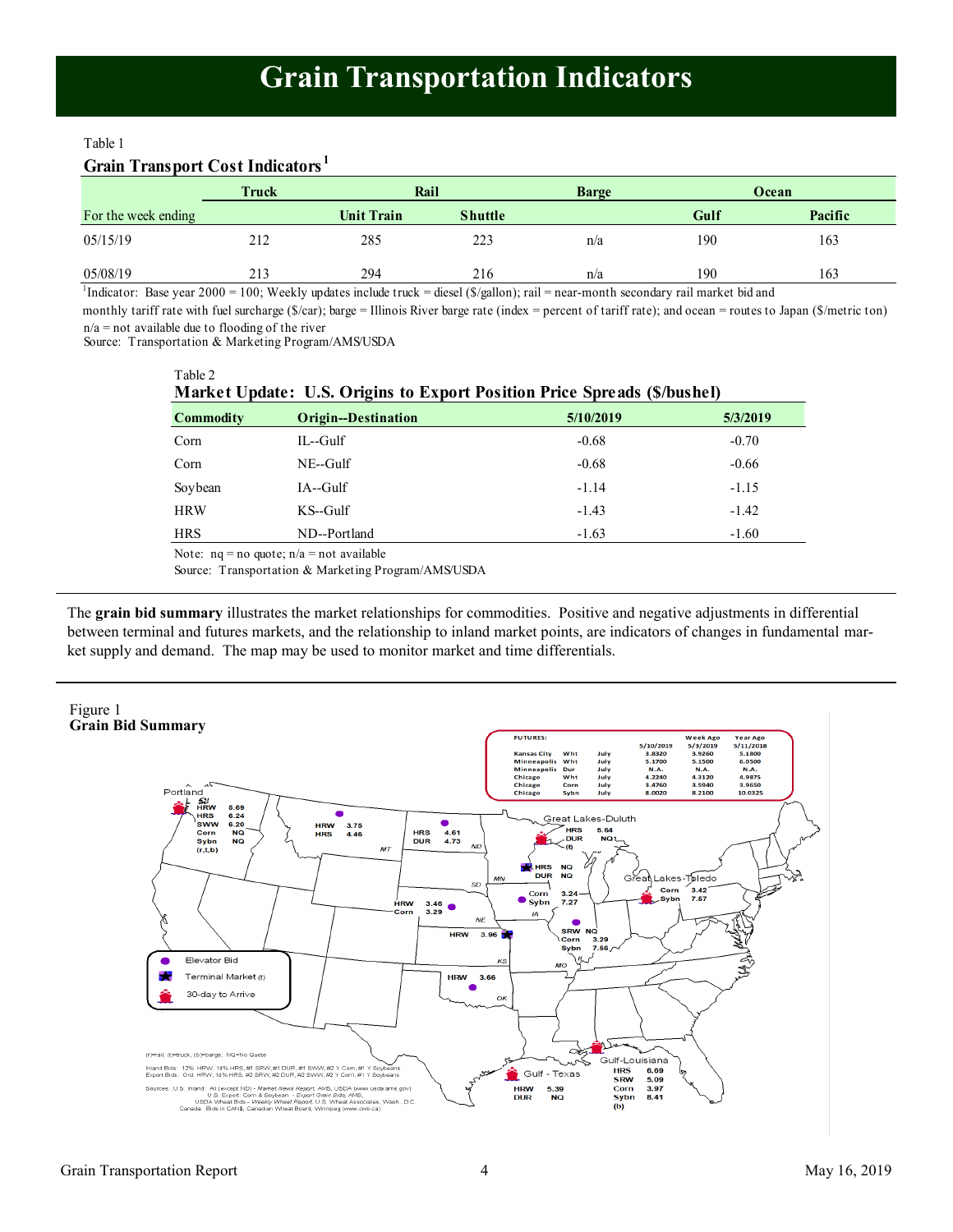## <span id="page-4-1"></span><span id="page-4-0"></span>Table 3 **Rail Deliveries to Port (carloads)<sup>1</sup>**

|                                               | <b>Mississippi</b> |                   | Pacific          | Atlantic &       |              |                        | <b>Cross-Border</b> |
|-----------------------------------------------|--------------------|-------------------|------------------|------------------|--------------|------------------------|---------------------|
| <b>For the Week Ending</b>                    | Gulf               | <b>Texas Gulf</b> | <b>Northwest</b> | <b>East Gulf</b> | <b>Total</b> | <b>Week ending</b>     | Mexico <sup>3</sup> |
| $5/08/2019^p$                                 | 944                | 1,617             | 4.686            | 320              | 7,567        | 5/4/2019               | 2,881               |
| $5/01/2019$ <sup>r</sup>                      | 774                | 974               | 4,835            | 486              | 7,069        | 4/27/2019              | 2,682               |
| $2019$ YTD <sup>r</sup>                       | 15,583             | 22,246            | 105,630          | 6,930            | 150,389      | 2019 YTD               | 41,672              |
| $2018$ YTD <sup>r</sup>                       | 7,871              | 27,812            | 123,610          | 8,272            | 167,565      | 2018 YTD               | 37,078              |
| 2019 YTD as % of 2018 YTD                     | 198                | 80                | 85               | 84               | 90           | % change YTD           | 112                 |
| Last 4 weeks as % of $2018^2$                 | 210                | 149               | 76               | 47               | 87           | Last $4w$ ks $\%$ 2018 | 98                  |
| Last 4 weeks as % of 4-year avg. <sup>2</sup> | 440                | 90                | 112              | 94               | 116          | Last 4wks % 4 yr       | 111                 |
| <b>Total 2018</b>                             | 22,118             | 46,532            | 310,449          | 21,432           | 400,531      | Total 2018             | 129,116             |
| Total 2017                                    | 28,796             | 75,543            | 287, 267         | 21,312           | 412,918      | Total 2017             | 119,661             |

<sup>1</sup> Data is incomplete as it is voluntarily provided

 $2^2$  Compared with same 4-weeks in 2018 and prior 4-year average.

<sup>3</sup> Cross-border weekly data is approximately 15 percent below the Association of American Railroads' reported weekly carloads received by Mexican railroads to reflect switching between KCSM and Grupo Mexico.

**YTD = year-to-date; p = preliminary data; r = revised data; n/a = not available**

Source: Transportation & Marketing Program/AMS/USDA

Railroads originate approximately 24 percent of U.S. grain shipments. Trends in these loadings are indicative of market conditions and expectations.



Source: Transportation & Marketing Program/AMS/USDA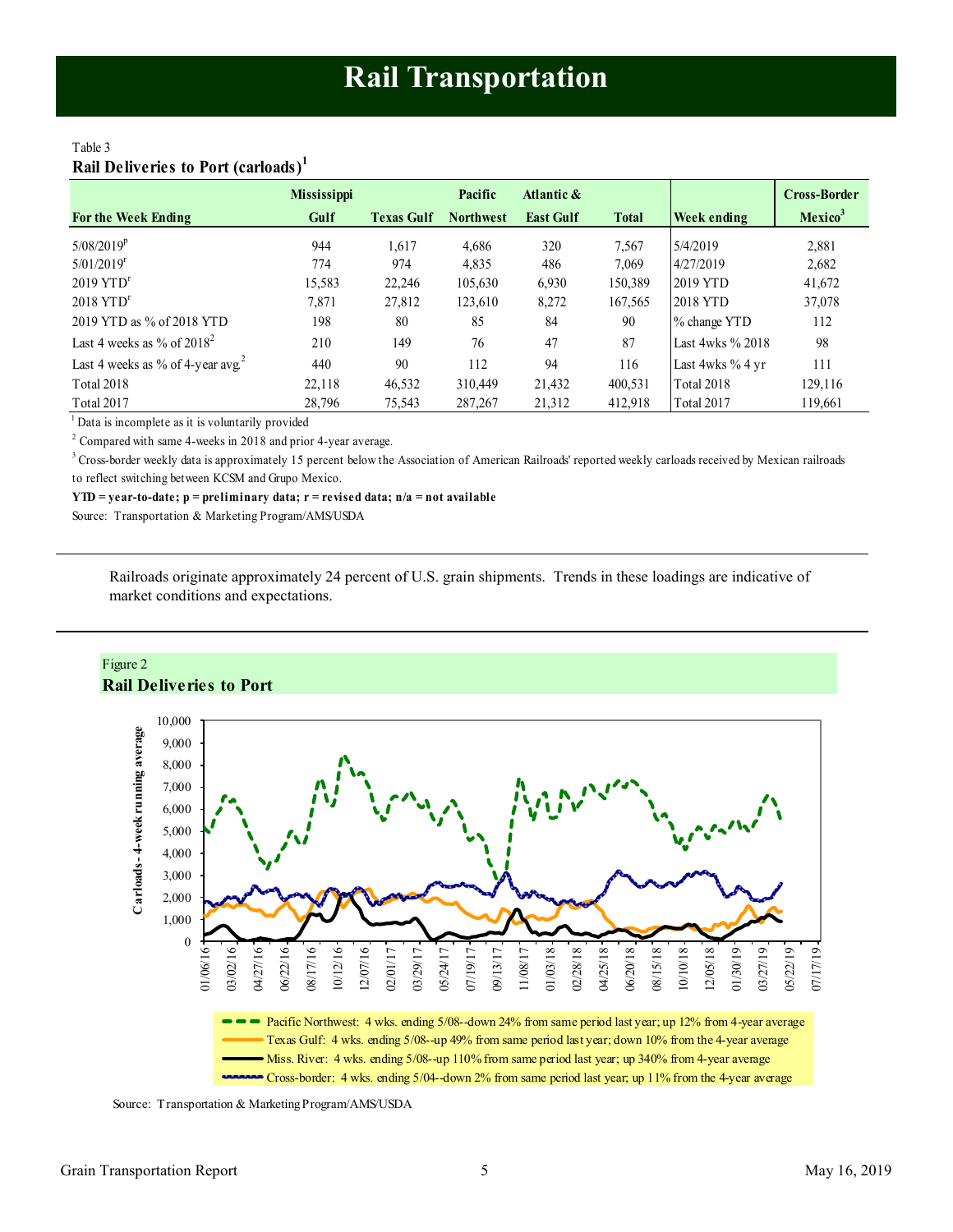## Table 4 **Class I Rail Carrier Grain Car Bulletin (grain carloads originated)**

<span id="page-5-0"></span>

| Table 4                                                             |             |           |             |            |         |            |         |         |  |  |  |
|---------------------------------------------------------------------|-------------|-----------|-------------|------------|---------|------------|---------|---------|--|--|--|
| Class I Rail Carrier Grain Car Bulletin (grain carloads originated) |             |           |             |            |         |            |         |         |  |  |  |
| For the week ending:                                                |             | East      |             | West       |         |            |         | Canada  |  |  |  |
| 5/4/2019                                                            | <b>CSXT</b> | <b>NS</b> | <b>BNSF</b> | <b>KCS</b> | UP      | U.S. total | CN      | CP      |  |  |  |
| This week                                                           | 1,927       | 3,144     | 10,982      | 1,217      | 5,017   | 22,287     | 4,776   | 4,551   |  |  |  |
| This week last year                                                 | 2,032       | 2,972     | 13,917      | 1,008      | 5,169   | 25,098     | 4,193   | 5,918   |  |  |  |
| 2019 YTD                                                            | 35,504      | 49,616    | 194.917     | 20,471     | 92,560  | 393,068    | 79,176  | 77,897  |  |  |  |
| 2018 YTD                                                            | 34,816      | 44,826    | 222,298     | 16,716     | 94,625  | 413,281    | 66,502  | 80,165  |  |  |  |
| 2019 YTD as % of 2018 YTD                                           | 102         | 111       | 88          | 122        | 98      | 95         | 119     | 97      |  |  |  |
| Last 4 weeks as $\%$ of 2018*                                       | 82          | 108       | 90          | 119        | 106     | 96         | 129     | 103     |  |  |  |
| Last 4 weeks as % of $3$ -yr avg.**                                 | 99          | 113       | 106         | 116        | 104     | 106        | 144     | 113     |  |  |  |
| <b>Total 2018</b>                                                   | 98,978      | 133,172   | 635,458     | 48,638     | 267,713 | 1,183,959  | 211,807 | 244,697 |  |  |  |

\*The past 4 weeks of this year as a percent of the same 4 weeks last year.

\*\*The past 4 weeks as a percent of the same period from the prior 3-year average. YTD = year-to-date.

Source: Association of American Railroads (www.aar.org)



Source: Association of American Railroads

#### Table 5

# **Railcar Auction Offerings <sup>1</sup>(\$/car)<sup>2</sup>**

|                   | Rançai Auction Onctings                                                                                                          | $\mathbf{w}$    |          |              |          |              |          |           |          |  |
|-------------------|----------------------------------------------------------------------------------------------------------------------------------|-----------------|----------|--------------|----------|--------------|----------|-----------|----------|--|
|                   | For the week ending:                                                                                                             | Delivery period |          |              |          |              |          |           |          |  |
|                   | 5/9/2019                                                                                                                         | $Mav-19$        | $Mav-18$ | $Jun-19$     | $Jun-18$ | $Jul-19$     | $Jul-18$ | Aug- $19$ | $Aug-18$ |  |
| BNSF <sup>3</sup> | <b>COT</b> grain units                                                                                                           | no offer        | no offer | $\mathbf{0}$ | no offer | $\mathbf{0}$ | $\theta$ | 25        | no bids  |  |
|                   | $COT$ grain single-car <sup>5</sup>                                                                                              | no offer        | no offer | 257          | no offer | 171          | 3        | 167       | $\Omega$ |  |
| UP <sup>4</sup>   | <b>GCAS/Region 1</b>                                                                                                             | no offer        | no offer | no offer     | no offer | no offer     | 10       | n/a       | n/a      |  |
|                   | <b>GCAS/Region 2</b>                                                                                                             | no offer        | no offer | no offer     | no offer | no offer     | no offer | n/a       | n/a      |  |
|                   | $\mu$ Auction offerings are for single-car and unit train shipments only.                                                        |                 |          |              |          |              |          |           |          |  |
|                   | <sup>2</sup> Average premium/discount to tariff, last auction                                                                    |                 |          |              |          |              |          |           |          |  |
|                   | $3BNSF - COT =$ Certificate of Transportation; north grain and south grain bids were combined effective the week ending 6/24/06. |                 |          |              |          |              |          |           |          |  |
|                   | <sup>4</sup> $I$ ID $CCAS - C$ roin $C_0$ r $\Lambda$ llogation Syntom                                                           |                 |          |              |          |              |          |           |          |  |

<sup>2</sup> Average premium/discount to tariff, last auction<br>
<sup>3</sup> BNSF - COT = Certificate of Transportation; north grain and south<br>
<sup>4</sup> UP - GCAS = Grain Car Allocation System<br>
Region 1 includes: AR, IL, LA, MO, NM, OK, TX, WI, Average premium/discount to tariff, last auction<br><sup>3</sup>BNSF - COT = Certificate of Transportation; north grain and south<br><sup>4</sup>UP - GCAS = Grain Car Allocation System<br>Region 1 includes : AR, IL, LA, MO, NM, OK, TX, WI, and Dulut

'BNSF - COT = Certificate of Transportation; north grain and south grain bids wer<br>'UP - GCAS = Grain Car Allocation System<br>Region 1 includes : AR, IL, LA, MO, NM, OK, TX, WI, and Duluth, MN.<br>Region 2 includes : CO, IA, KS, <sup>4</sup>UP - GCAS = Grain Car Allocation System<br>Region 1 includes : AR, IL, LA, MO, NM, OK, TX, WI, and Duluth, MN.<br>Region 2 includes : CO, IA, KS, MN, NE, WY, and Kansas City and St. Jo<br><sup>5</sup>Range is shown because average is not Region 1 includes: AR, IL, LA, MO, NM, OK, TX, WI, and Dulut<br>Region 2 includes: CO, IA, KS, MN, NE, WY, and Kansas City<br><sup>5</sup>Range is shown because average is not available. Not avail<br>Source: Transportation & Marketing Progr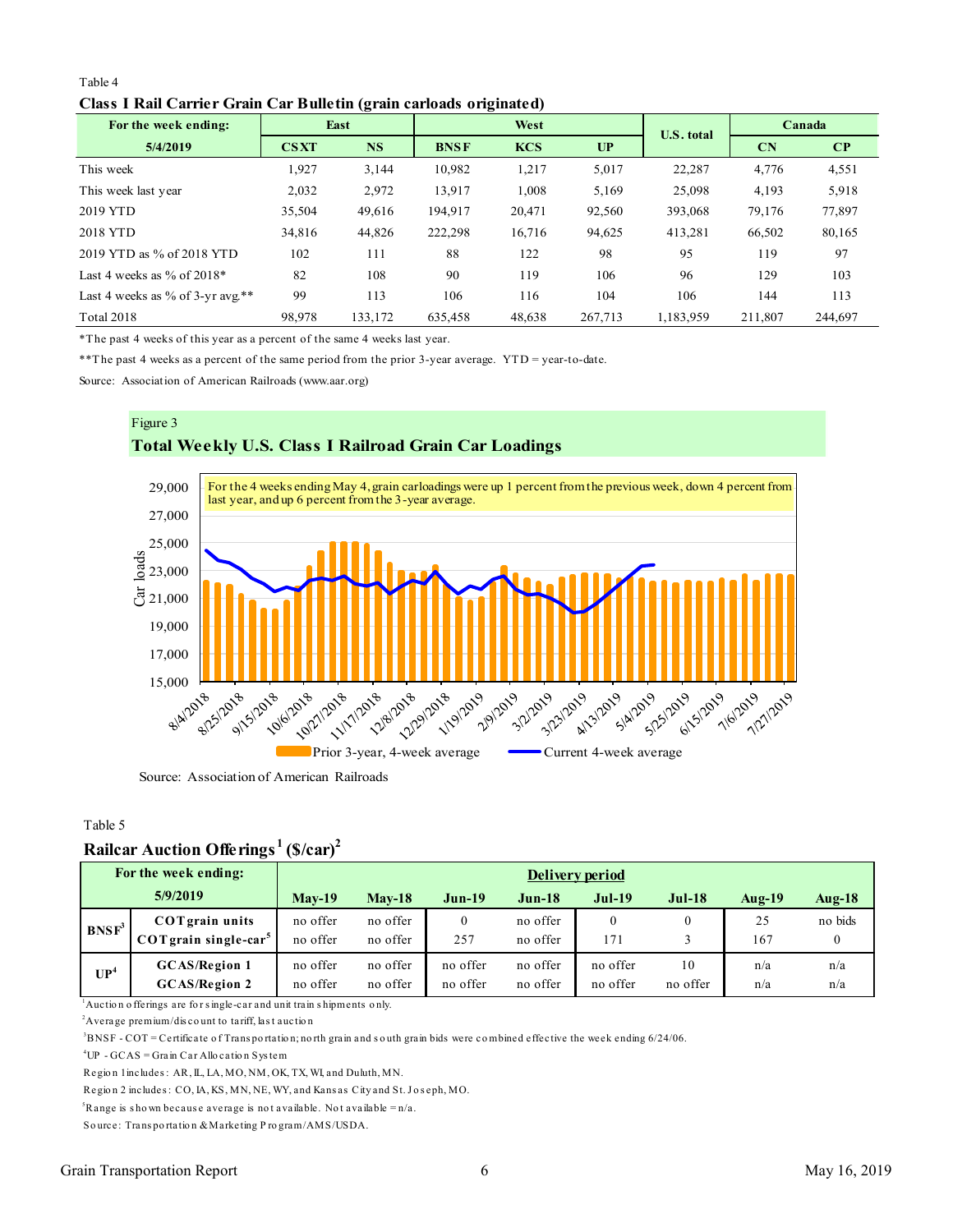<span id="page-6-0"></span>The **secondary rail market** information reflects trade values for service that was originally purchased from the railroad carrier as some form of guaranteed freight. The **auction and secondary rail** values are indicators of rail service quality and demand/ supply.





Non-shuttle bids include unit-train and single-car bids.  $n/a = not available$ . Source: Transportation & Marketing Program/AMS/USDA



# Figure 5 **Bids/Offers for Railcars to be Delivered in June 2019, Secondary Market**

Non-shuttle bids include unit-train and single-car bids.  $n/a = not available$ .

Source: Transportation & Marketing Program/AMS/USDA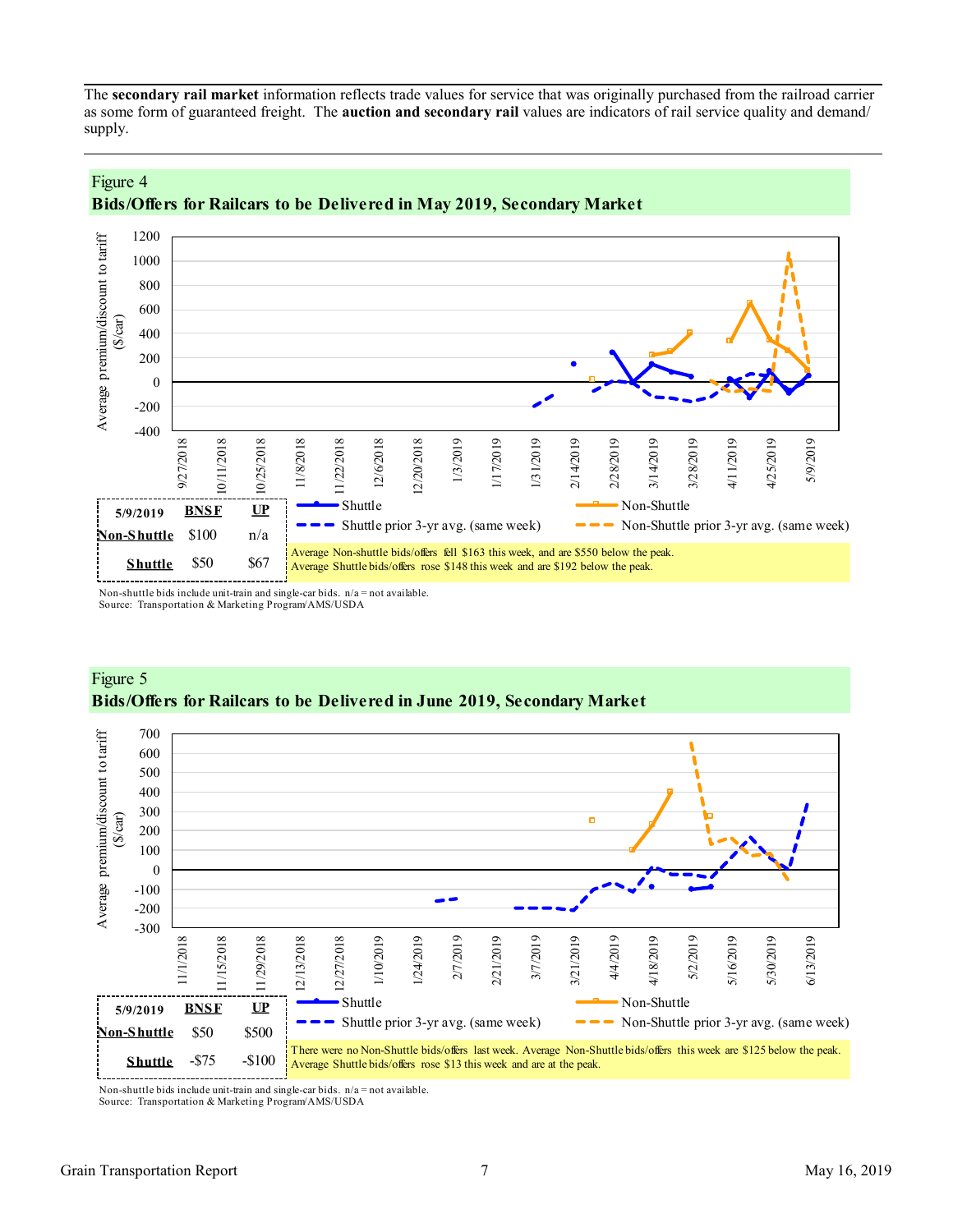

Figure 6 **Bids/Offers for Railcars to be Delivered in July 2019, Secondary Market**

Non-shuttle bids include unit-train and single-car bids. n/a = not available. Source: Transportation & Marketing Program/AMS/USDA

#### Table 6

# **Weekly Secondary Railcar Market (\$/car)<sup>1</sup>**

|             | For the week ending:                                                        |               |               |               | <b>Delivery period</b> |          |               |  |
|-------------|-----------------------------------------------------------------------------|---------------|---------------|---------------|------------------------|----------|---------------|--|
|             | 5/9/2019                                                                    | <b>May-19</b> | <b>Jun-19</b> | <b>Jul-19</b> | <b>Aug-19</b>          | $Sep-19$ | <b>Oct-19</b> |  |
|             | <b>BNSF-GF</b>                                                              | 100           | 50            | n/a           | n/a                    | n/a      | n/a           |  |
|             | Change from last week                                                       | 50            | n/a           | n/a           | n/a                    | n/a      | n/a           |  |
|             | Change from same week 2018                                                  | n/a           | (200)         | n/a           | n/a                    | n/a      | n/a           |  |
| Non-shuttle | <b>UP-Pool</b>                                                              | n/a           | 500           | n/a           | n/a                    | n/a      | n/a           |  |
|             | Change from last week                                                       | n/a           | n/a           | n/a           | n/a                    | n/a      | n/a           |  |
|             | Change from same week 2018                                                  | n/a           | (125)         | n/a           | n/a                    | n/a      | n/a           |  |
|             | <b>BNSF-GF</b>                                                              | 50            | (75)          | (50)          | n/a                    | n/a      | n/a           |  |
|             | Change from last week                                                       | 113           | n/a           | n/a           | n/a                    | n/a      | n/a           |  |
|             | Change from same week 2018                                                  | (800)         | (575)         | n/a           | n/a                    | n/a      | n/a           |  |
| Shuttle     | <b>UP-Pool</b>                                                              | 67            | (100)         | (50)          | n/a                    | n/a      | 125           |  |
|             | Change from last week                                                       | 184           | $\mathbf{0}$  | $\mathbf{0}$  | n/a                    | n/a      | (25)          |  |
|             | Change from same week 2018                                                  | 154           | (25)          | (150)         | n/a                    | n/a      | (275)         |  |
|             | $\Delta$ Average premium/discount to tariff, $\frac{1}{2}$ /car-last week   |               |               |               |                        |          |               |  |
|             | Note: Bids listed are market INDICATORS only & are NOT guaranteed prices,   |               |               |               |                        |          |               |  |
|             | $n/a$ = not available; GF = guaranteed freight; P o o l = guaranteed po o l |               |               |               |                        |          |               |  |
|             | Data from James B. Joiner Co., Tradewest Brokerage Co.                      |               |               |               |                        |          |               |  |
|             | Source: Transportation and Marketing Program/AMS/USDA                       |               |               |               |                        |          |               |  |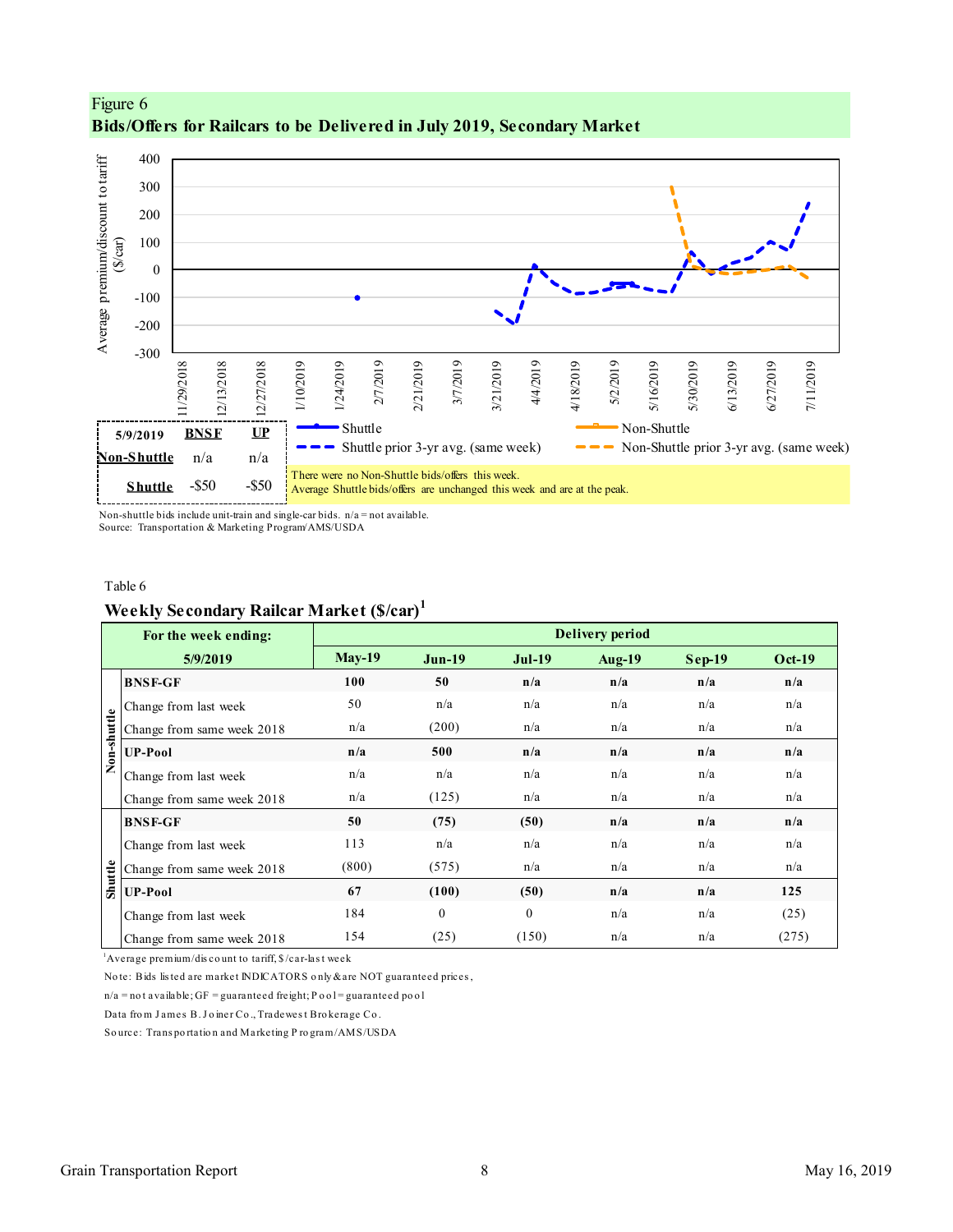The **tariff rail rate** is the base price of freight rail service, and together with **fuel surcharges** and any **auction and secondary rail** values constitute the full cost of shipping by rail. Typically, auction and secondary rail values are a small fraction of the full cost of shipping by rail relative to the tariff rate. High auction and secondary rail values, during times of high rail demand or short supply, can exceed the cost of the tariff rate plus fuel surcharge.

#### Table 7

#### **Tariff Rail Rates for Unit and Shuttle Train Shipments <sup>1</sup>**

|                      |                            |                                        |          | Fuel      |                            |                     | Percent          |
|----------------------|----------------------------|----------------------------------------|----------|-----------|----------------------------|---------------------|------------------|
|                      |                            |                                        | Tariff   | surcharge | Tariff plus surcharge per: |                     | change           |
| <b>May, 2019</b>     | Origin region <sup>3</sup> | <b>Destination region</b> <sup>3</sup> | rate/car | per car   | metric ton                 | bushel <sup>2</sup> | $Y/Y^4$          |
| Unit train           |                            |                                        |          |           |                            |                     |                  |
| Wheat                | Wichita, KS                | St. Louis, MO                          | \$3,983  | \$101     | \$40.56                    | \$1.10              | 3                |
|                      | Grand Forks, ND            | Duluth-Superior, MN                    | \$4,268  | \$0       | \$42.38                    | \$1.15              | 3                |
|                      | Wichita, KS                | Los Angeles, CA                        | \$7,175  | \$0       | \$71.25                    | \$1.94              | 2                |
|                      | Wichita, KS                | New Orleans, LA                        | \$4,540  | \$178     | \$46.85                    | \$1.28              | $\bf{0}$         |
|                      | Sioux Falls, SD            | Galveston-Houston, TX                  | \$6,911  | \$0       | \$68.63                    | \$1.87              | $\overline{c}$   |
|                      | Northwest KS               | Galveston-Houston, TX                  | \$4,816  | \$195     | \$49.76                    | \$1.35              | $\bf{0}$         |
|                      | Amarillo, TX               | Los Angeles, CA                        | \$5,121  | \$271     | \$53.55                    | \$1.46              | 2                |
| Corn                 | Champaign-Urbana, IL       | New Orleans, LA                        | \$4,000  | \$201     | \$41.72                    | \$1.06              | 2                |
|                      | Toledo, OH                 | Raleigh, NC                            | \$6,581  | \$0       | \$65.35                    | \$1.66              | 4                |
|                      | Des Moines, IA             | Davenport, IA                          | \$2,258  | \$43      | \$22.85                    | \$0.58              | 0                |
|                      | Indianapolis, IN           | Atlanta, GA                            | \$5,646  | \$0       | \$56.07                    | \$1.42              | 4                |
|                      | Indianapolis, IN           | Knoxville, TN                          | \$4,704  | \$0       | \$46.71                    | \$1.19              | $\overline{4}$   |
|                      | Des Moines, IA             | Little Rock, AR                        | \$3,609  | \$125     | \$37.08                    | \$0.94              | $\boldsymbol{0}$ |
|                      | Des Moines, IA             | Los Angeles, CA                        | \$5,327  | \$365     | \$56.52                    | \$1.44              | 1                |
| Soybeans             | Minneapolis, MN            | New Orleans, LA                        | \$3,631  | \$194     | \$37.98                    | \$1.03              | $-11$            |
|                      | Toledo, OH                 | Huntsville, AL                         | \$5,459  | \$0       | \$54.21                    | \$1.48              | 3                |
|                      | Indianapolis, IN           | Raleigh, NC                            | \$6,698  | \$0       | \$66.51                    | \$1.81              | $\overline{4}$   |
|                      | Indianapolis, IN           | Huntsville, AL                         | \$4,937  | \$0       | \$49.03                    | \$1.33              | $\overline{4}$   |
|                      | Champaign-Urbana, IL       | New Orleans, LA                        | \$4,745  | \$201     | \$49.12                    | \$1.34              | $\bf{0}$         |
| <b>Shuttle Train</b> |                            |                                        |          |           |                            |                     |                  |
| Wheat                | Great Falls, MT            | Portland, OR                           | \$4,078  | \$0       | \$40.50                    | \$1.10              | 3                |
|                      | Wichita, KS                | Galveston-Houston, TX                  | \$4,296  | \$0       | \$42.66                    | \$1.16              | 3                |
|                      | Chicago, IL                | Albany, NY                             | \$5,896  | \$0       | \$58.55                    | \$1.59              | 4                |
|                      | Grand Forks, ND            | Portland, OR                           | \$5,736  | \$0       | \$56.96                    | \$1.55              | $\overline{c}$   |
|                      | Grand Forks, ND            | Galveston-Houston, TX                  | \$6,056  | \$0       | \$60.14                    | \$1.64              | 2                |
|                      | Northwest KS               | Portland, OR                           | \$5,912  | \$320     | \$61.88                    | \$1.68              | $\overline{c}$   |
| Corn                 | Minneapolis, MN            | Portland, OR                           | \$5,180  | \$0       | \$51.44                    | \$1.31              | 4                |
|                      | Sioux Falls, SD            | Tacoma, WA                             | \$5,140  | \$0       | \$51.04                    | \$1.30              | 4                |
|                      | Champaign-Urbana, IL       | New Orleans, LA                        | \$3,800  | \$201     | \$39.73                    | \$1.01              | $\overline{c}$   |
|                      | Lincoln, NE                | Galveston-Houston, TX                  | \$3,880  | \$0       | \$38.53                    | \$0.98              | 5                |
|                      | Des Moines, IA             | Amarillo, TX                           | \$4,060  | \$157     | \$41.88                    | \$1.06              | 3                |
|                      | Minneapolis, MN            | Tacoma, WA                             | \$5,180  | \$0       | \$51.44                    | \$1.31              | 4                |
|                      | Council Bluffs, IA         | Stockton, CA                           | \$5,000  | \$0       | \$49.65                    | \$1.26              | 4                |
| Soybeans             | Sioux Falls, SD            | Tacoma, WA                             | \$5,750  | \$0       | \$57.10                    | \$1.55              | 3                |
|                      | Minneapolis, MN            | Portland, OR                           | \$5,800  | \$0       | \$57.60                    | \$1.57              | 3                |
|                      | Fargo, ND                  | Tacoma, WA                             | \$5,650  | \$0       | \$56.11                    | \$1.53              | 3                |
|                      | Council Bluffs, IA         | New Orleans, LA                        | \$4,775  | \$232     | \$49.72                    | \$1.35              | 0                |
|                      | Toledo, OH                 | Huntsville, AL                         | \$4,634  | \$0       | \$46.02                    | \$1.25              | 6                |
|                      | Grand Island, NE           | Portland, OR                           | \$5,710  | \$327     | \$59.95                    | \$1.63              | $\mathbf{1}$     |

<sup>1</sup>A unit train refers to shipments of at least 25 cars. Shuttle train rates are generally available for qualified shipments of

75-120 cars that meet railroad efficiency requirements.

<sup>2</sup>Approximate load per car = 111 short tons (100.7 metric tons): corn 56 lbs./bu., wheat and soybeans 60 lbs./bu.

<sup>3</sup>Regional economic areas are defined by the Bureau of Economic Analysis (BEA)

<sup>4</sup>Percentage change year over year calculated using tariff rate plus fuel surcharge

Sources: www.bnsf.com, www.cn.ca, www.csx.com, www.up.com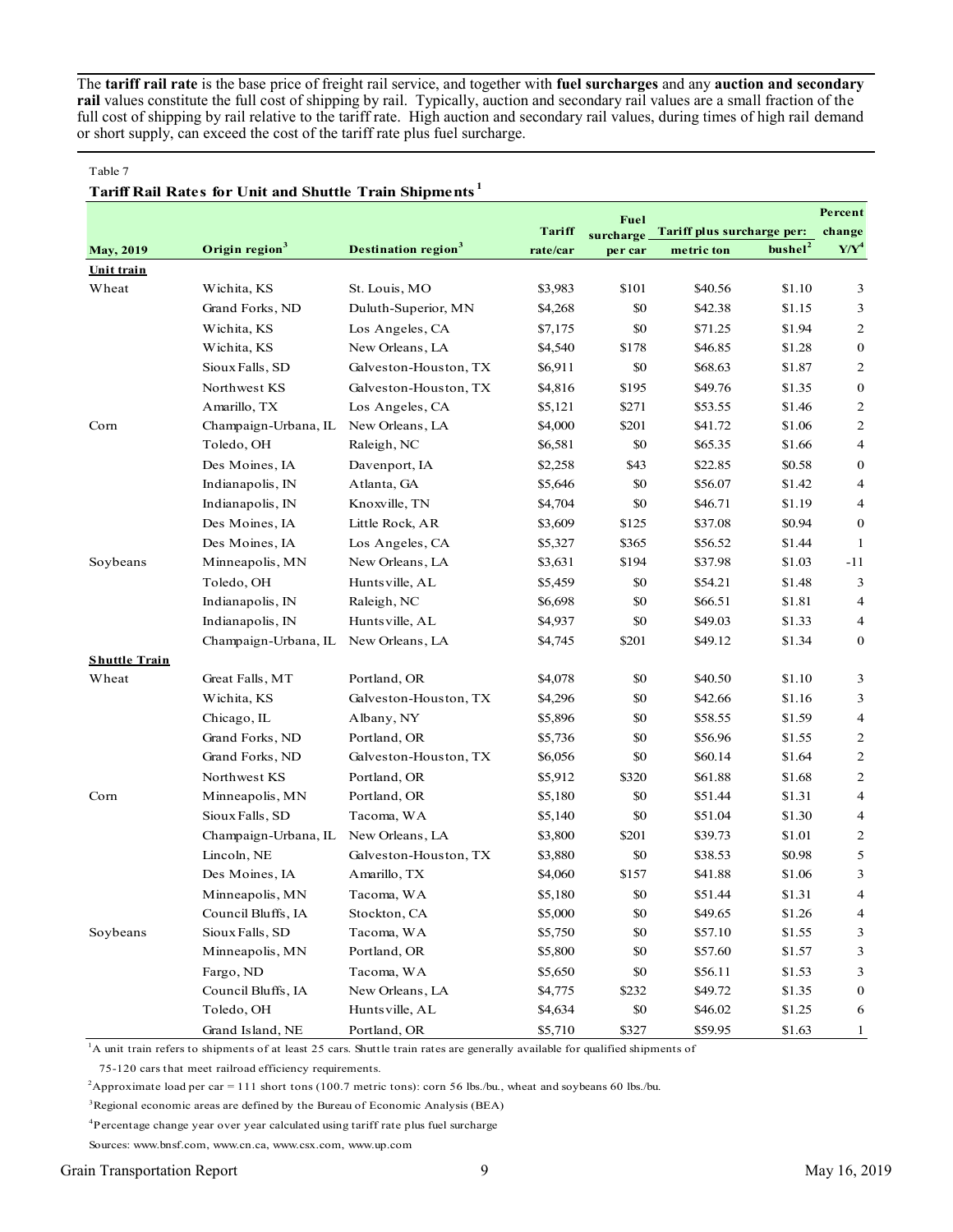|                  | <b>Date:</b> May, 2019 |                           |                       | Fuel           |                                      |                     | Percent                 |
|------------------|------------------------|---------------------------|-----------------------|----------------|--------------------------------------|---------------------|-------------------------|
|                  | Origin                 |                           | <b>Tariff</b>         |                | surcharge Tariff plus surcharge per: |                     | change <sup>4</sup>     |
| <b>Commodity</b> | state                  | <b>Destination region</b> | rate/car <sup>1</sup> | $per \, car^2$ | metric ton <sup>3</sup>              | bushel <sup>3</sup> | Y/Y                     |
| Wheat            | MT                     | Chihuahua, CI             | \$7,284               | \$0            | \$74.43                              | \$2.02              | $-2$                    |
|                  | OK                     | Cuautitlan, EM            | \$6,743               | \$139          | \$70.32                              | \$1.91              | 2                       |
|                  | KS                     | Guadalajara, JA           | \$7,371               | \$424          | \$79.65                              | \$2.17              | $\overline{c}$          |
|                  | TX                     | Salinas Victoria, NL      | \$4,329               | \$85           | \$45.10                              | \$1.23              | $\mathbf{1}$            |
| Corn             | IA                     | Guadalajara, JA           | \$8,528               | \$373          | \$90.95                              | \$2.31              | 4                       |
|                  | ${\rm SD}$             | Celaya, GJ                | \$7,880               | \$0            | \$80.51                              | \$2.04              | $\overline{c}$          |
|                  | NE                     | Queretaro, QA             | \$8,207               | \$291          | \$86.83                              | \$2.20              | 3                       |
|                  | SD                     | Salinas Victoria, NL      | \$6,905               | \$0            | \$70.55                              | \$1.79              | $\overline{c}$          |
|                  | MO                     | Tlalnepantla, EM          | \$7,573               | \$284          | \$80.28                              | \$2.04              | 3                       |
|                  | SD                     | Torreon, CU               | \$7,480               | \$0            | \$76.43                              | \$1.94              | 2                       |
| Soybeans         | MO                     | Bojay (Tula), HG          | \$8,284               | \$346          | \$88.18                              | \$2.40              | 3                       |
|                  | NE                     | Guadalajara, JA           | \$8,842               | \$374          | \$94.16                              | \$2.56              | 3                       |
|                  | IA                     | El Castillo, JA           | \$9,110               | \$0            | \$93.08                              | \$2.53              | $\overline{c}$          |
|                  | KS                     | Torreon, CU               | \$7,714               | \$271          | \$81.58                              | \$2.22              | 4                       |
| Sorghum          | <b>NE</b>              | Celaya, GJ                | \$7,527               | \$340          | \$80.38                              | \$2.04              | 3                       |
|                  | KS                     | Queretaro, QA             | \$8,000               | \$174          | \$83.52                              | \$2.12              | $\overline{c}$          |
|                  | NE                     | Salinas Victoria, NL      | \$6,633               | \$140          | \$69.20                              | \$1.76              | $\overline{\mathbf{3}}$ |
|                  | NE                     | Torreon, CU               | \$6,962               | \$255          | \$73.74                              | \$1.87              | 3                       |

#### Table 8 **Tariff Rail Rates for U.S. Bulk Grain Shipments to Mexico**

<sup>1</sup>Rates are based upon published tariff rates for high-capacity shuttle trains. Shuttle trains are available for qualified shipments of 75--110 cars that meet railroad efficiency requirements.

2 Fuel surcharge adjusted to reflect the change in Ferrocarril Mexicano, S.A. de C.V railroad fuel surcharge policy as of 10/01/2009

<sup>3</sup>Approximate load per car = 97.87 metric tons: Corn & Sorghum 56 lbs/bu, Wheat & Soybeans 60 lbs/bu

<sup>4</sup>Percentage change calculated using tariff rate plus fuel surchage

Sources: www.bnsf.com, www.uprr.com, www.kcsouthern.com

#### Figure 7

# **Railroad Fuel Surcharges, North American Weighted Average <sup>1</sup>**



<sup>1</sup> Weighted by each Class I railroad's proportion of grain traffic for the prior year.

\* Beginning January 2009, the Canadian Pacific fuel surcharge is computed by a monthly average of the bi-weekly fuel surcharge.

\*\*CSX strike price changed from \$2.00/gal. to \$3.75/gal. starting January 1, 2015.

Sources: www.bnsf.com, www.cn.ca, www.cpr.ca, www.csx.com, www.kcsi.com, www.nscorp.com, www.uprr.com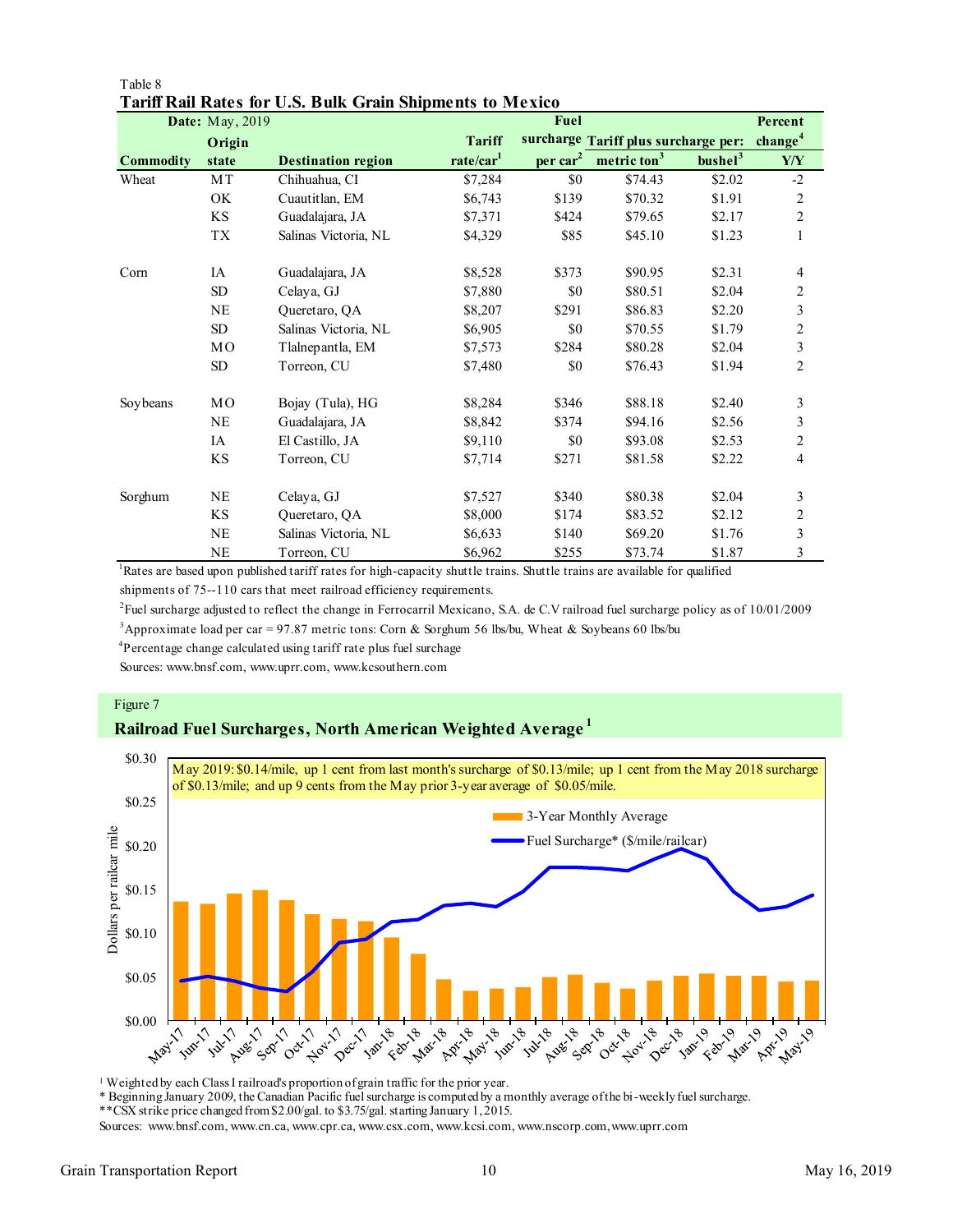# **Barge Transportation**

#### <span id="page-10-0"></span>Figure 8

# **Illinois River Barge Freight Rate1,2**



<sup>1</sup>Rate = percent of 1976 tariff benchmark index (1976 = 100 percent); <sup>2</sup>4-week moving average of the 3-year average. Source: Transportation & Marketing Program/AMS/USDA

| Table 9 |                                                    |  |
|---------|----------------------------------------------------|--|
|         | <b>Weekly Barge Freight Rates: Southbound Only</b> |  |
|         |                                                    |  |

|                   |                                           | Twin<br><b>Cities</b> | Mid-<br><b>Mississippi</b> | Lower<br><b>Illinois</b><br><b>River</b> | <b>St. Louis</b> | Cincinnati | Lower<br>Ohio | Cairo-<br><b>Memphis</b> |
|-------------------|-------------------------------------------|-----------------------|----------------------------|------------------------------------------|------------------|------------|---------------|--------------------------|
| Rate <sup>1</sup> | 5/14/2019                                 | ۰                     | -                          | -                                        | ۰                | 338        | 338           | 275                      |
|                   | 5/7/2019                                  | -                     |                            |                                          | ۰                | 375        | 375           | 273                      |
| \$/ton            | 5/14/2019                                 |                       |                            | -                                        | ۰                | 15.85      | 13.66         | 8.64                     |
|                   | 5/7/2019                                  |                       |                            |                                          | ۰                | 17.59      | 15.15         | 8.57                     |
|                   | Current week % change from the same week: |                       |                            |                                          |                  |            |               |                          |
|                   | Last year                                 | -                     |                            |                                          |                  | $-4$       | $-4$          | -4                       |
|                   | $3$ -year avg. $2$                        | -                     | ۰                          | -                                        | -                | 33         | 33            | 21                       |
| Rate <sup>1</sup> | June                                      | 425                   | 400                        | 400                                      | 295              | 300        | 300           | 263                      |
|                   | August                                    | 425                   | 400                        | 400                                      | 295              | 350        | 350           | 288                      |

Source: Transportation & Marketing Programs/AMS/USDA <sup>1</sup>Rate = percent of 1976 tariff benchmark index (1976 = 100 percent); <sup>2</sup>4-week moving average; ton = 2,000 pounds; "-" n/a due to closure

#### **Figure 9 Benchmark tariff rates**

**Calculating barge rate per ton:** (Rate \* 1976 tariff benchmark rate per ton)/100

Select applicable index from market quotes included in tables on this page. The 1976 benchmark rates per ton are provided in map.

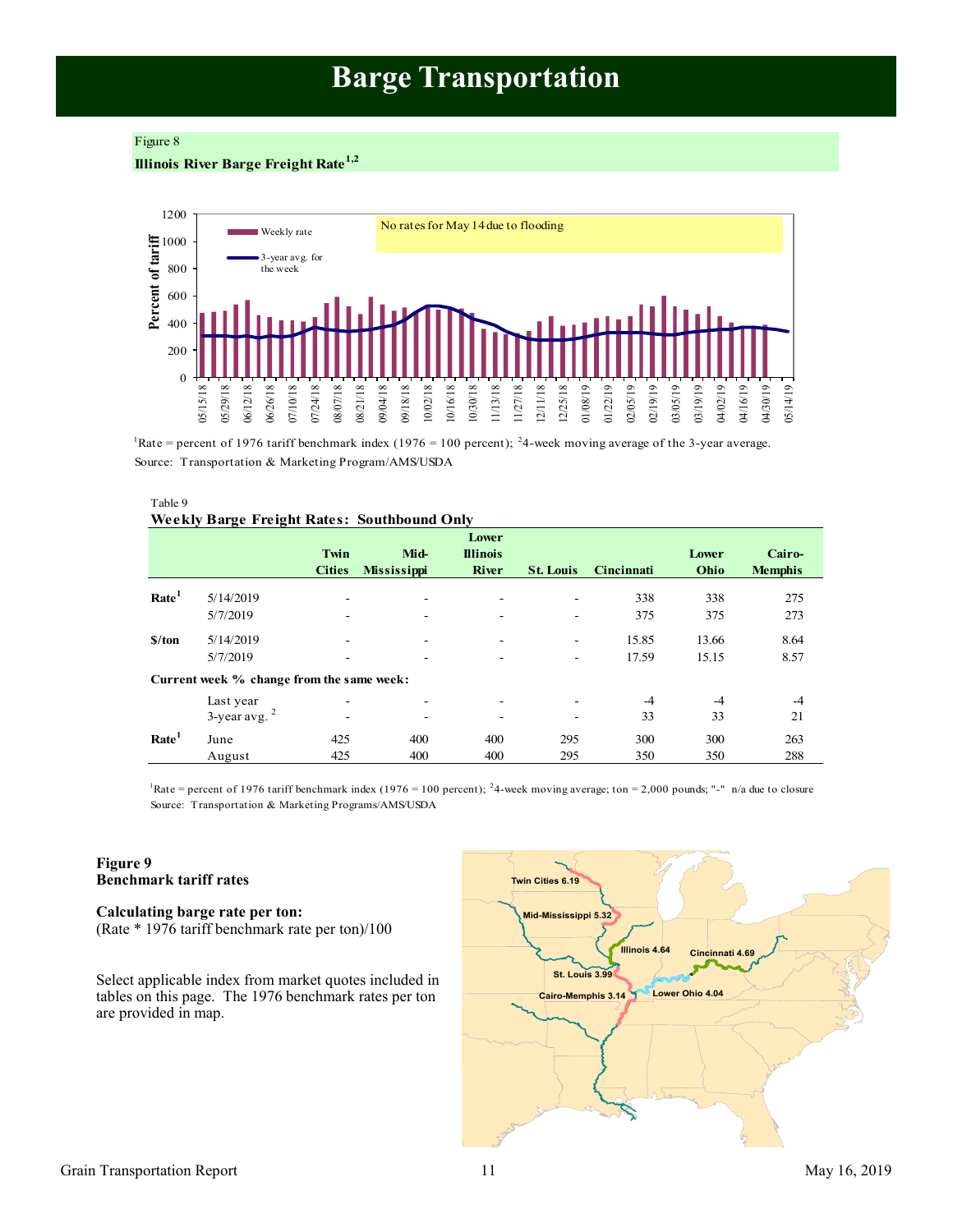# <span id="page-11-0"></span>Figure 10 **Barge Movements on the Mississippi River<sup>1</sup> (Locks 27 - Granite City, IL)**



 $<sup>1</sup>$  The 3-year average is a 4-week moving average.</sup>

Source: U.S. Army Corps of Engineers

#### Table 10

### **Barge Grain Movements (1,000 tons)**

| For the week ending $05/11/2019$ | Corn         | Wheat        | <b>Soybeans</b> | Other    | <b>Total</b> |
|----------------------------------|--------------|--------------|-----------------|----------|--------------|
| Mississippi River                |              |              |                 |          |              |
| Rock Island, IL (L15)            | $\mathbf{0}$ | $\theta$     | 3               | $\Omega$ | 3            |
| Winfield, MO (L25)               | $\Omega$     | $\Omega$     | 0               |          | $\theta$     |
| Alton, IL $(L26)$                | 0            |              |                 |          | $\Omega$     |
| Granite City, IL (L27)           | $\theta$     | 0            | $_{0}$          |          | $\theta$     |
| Illinois River (L8)              | 0            | $\Omega$     | 0               |          | $\Omega$     |
| Ohio River (OLMSTED)             | 223          | 27           | 111             | 9        | 370          |
| <b>Arkansas River (L1)</b>       | $\theta$     | $\mathbf{0}$ | $\theta$        | $\theta$ | $\theta$     |
| Weekly total - 2019              | 223          | 27           | 111             | 9        | 370          |
| Weekly total - 2018              | 664          | 13           | 156             |          | 835          |
| $2019$ YTD <sup>1</sup>          | 4,544        | 829          | 3,398           | 60       | 8,830        |
| $2018$ YTD <sup>1</sup>          | 7,064        | 567          | 3,874           | 56       | 11,561       |
| 2019 as % of 2018 YTD            | 64           | 146          | 88              | 107      | 76           |
| Last 4 weeks as % of $2018^2$    | 49           | 112          | 67              | 197      | 57           |
| <b>Total 2018</b>                | 23,349       | 1,674        | 12,819          | 133      | 37,975       |

<sup>1</sup> Weekly total, YTD (year-to-date) and calendar year total includes Miss/27, Ohio/OLMSTED, and Ark/1; "Other" refers to oats, barley, sorghum, and rye.

<sup>2</sup> As a percent of same period in 2018.

Note: 1. Total may not add exactly, due to rounding.

2. Starting from 11/24/2018, weekly movement through Ohio 52 is replaced by Olmsted.

Source: U.S. Army Corps of Engineers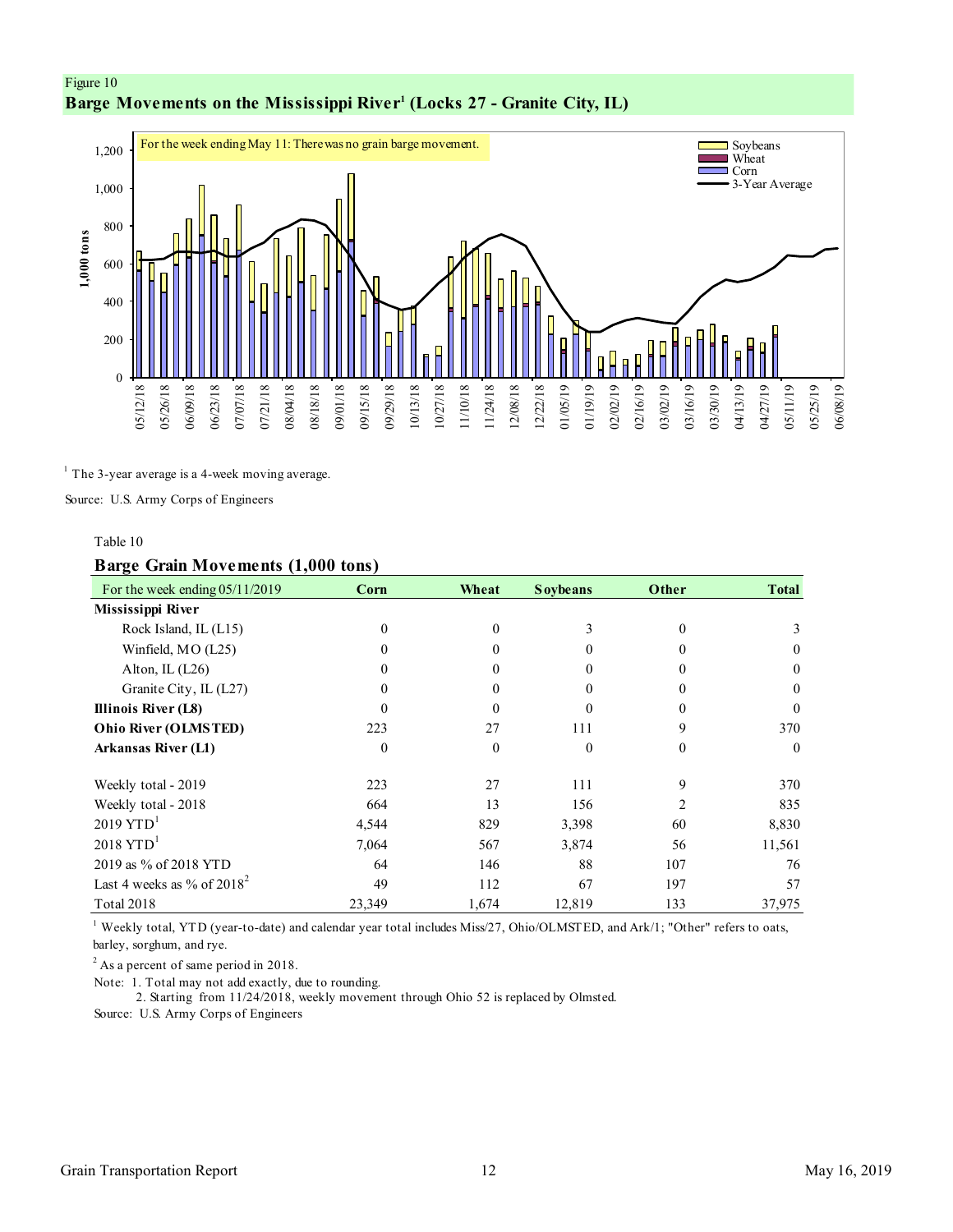# <span id="page-12-0"></span>Figure 11 **Upbound Empty Barges Transiting Mississippi River Locks 27, Arkansas River Lock and Dam 1, and Ohio River Olmsted Locks and Dam**



Source: U.S. Army Corps of Engineers



Figure 12 **Grain Barges for Export in New Orleans Region**

Source: U.S. Army Corps of Engineers and AMS FGIS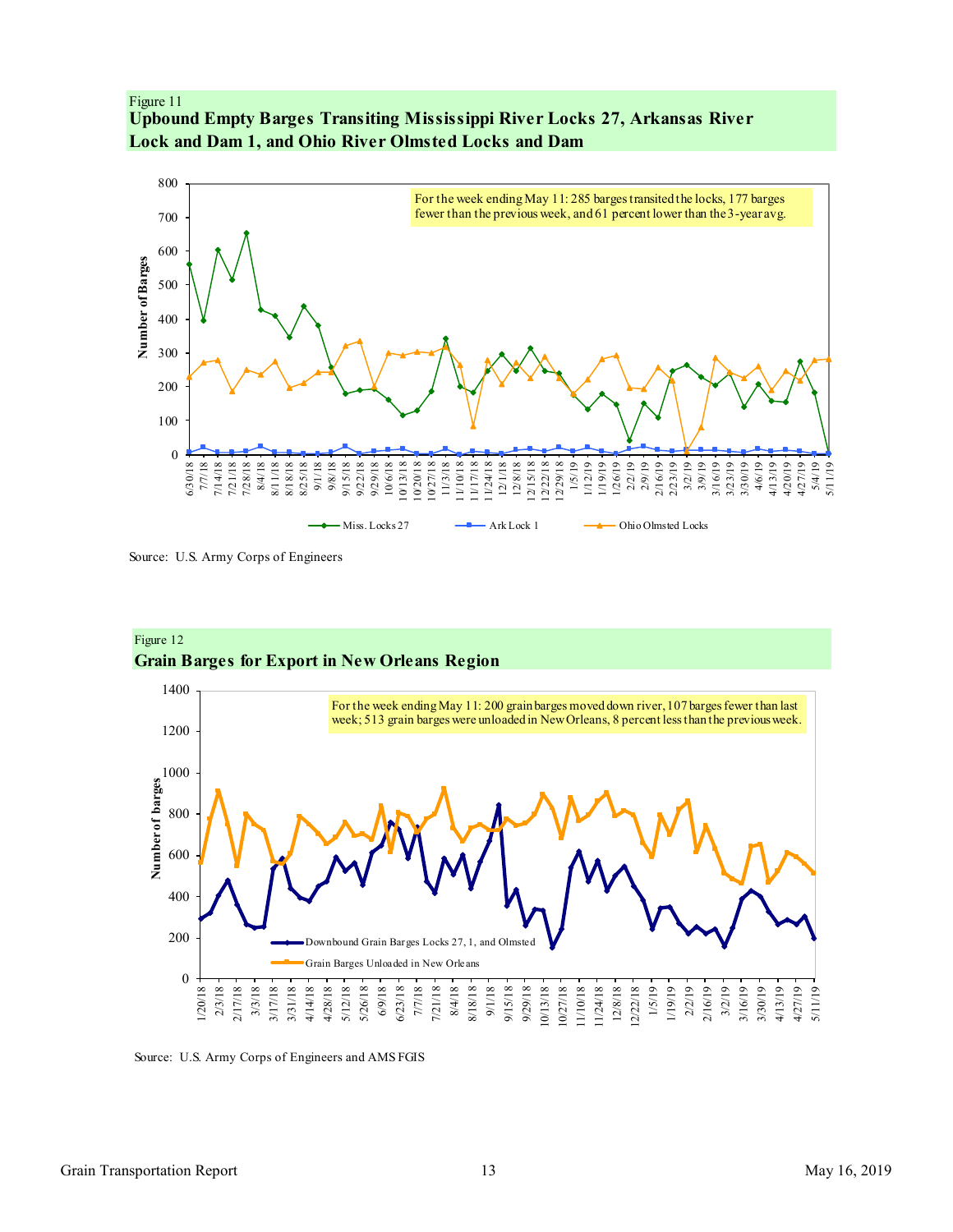<span id="page-13-1"></span><span id="page-13-0"></span>The **weekly diesel price** provides a proxy for trends in U.S. truck rates as diesel fuel is a significant expense for truck grain movements.

| Table 11     |                                                                       |       |                    |          |  |  |  |
|--------------|-----------------------------------------------------------------------|-------|--------------------|----------|--|--|--|
|              | Retail on-Highway Diesel Prices, Week Ending 5/13/2019 (US \$/gallon) |       |                    |          |  |  |  |
|              |                                                                       |       | <b>Change from</b> |          |  |  |  |
| Region       | Location                                                              | Price | Week ago           | Year ago |  |  |  |
| I            | <b>East Coast</b>                                                     | 3.176 | $-0.014$           | $-0.060$ |  |  |  |
|              | New England                                                           | 3.238 | $-0.007$           | $-0.013$ |  |  |  |
|              | Central Atlantic                                                      | 3.365 | $-0.014$           | $-0.015$ |  |  |  |
|              | Lower Atlantic                                                        | 3.035 | $-0.016$           | $-0.097$ |  |  |  |
| $\mathbf{H}$ | M idwest                                                              | 3.046 | $-0.018$           | $-0.129$ |  |  |  |
| Ш            | Gulf Coast                                                            | 2.905 | $-0.022$           | $-0.107$ |  |  |  |
| IV           | Rocky Mountain                                                        | 3.181 | $-0.005$           | $-0.135$ |  |  |  |
| $\mathbf{V}$ | <b>West Coast</b>                                                     | 3.790 | 0.025              | 0.059    |  |  |  |
|              | West Coast less California                                            | 3.355 | 0.010              | $-0.127$ |  |  |  |
|              | California                                                            | 4.136 | 0.039              | 0.207    |  |  |  |
| Total        | U.S.                                                                  | 3.160 | $-0.011$           | $-0.079$ |  |  |  |

<sup>1</sup>Diesel fuel prices include all taxes. Prices represent an average of all types of diesel fuel.

Source: Energy Information Administration/U.S. Department of Energy (www.eia.doe.gov)



Source: Retail On-Highway Diesel Prices, Energy Information Administration, Dept. of Energy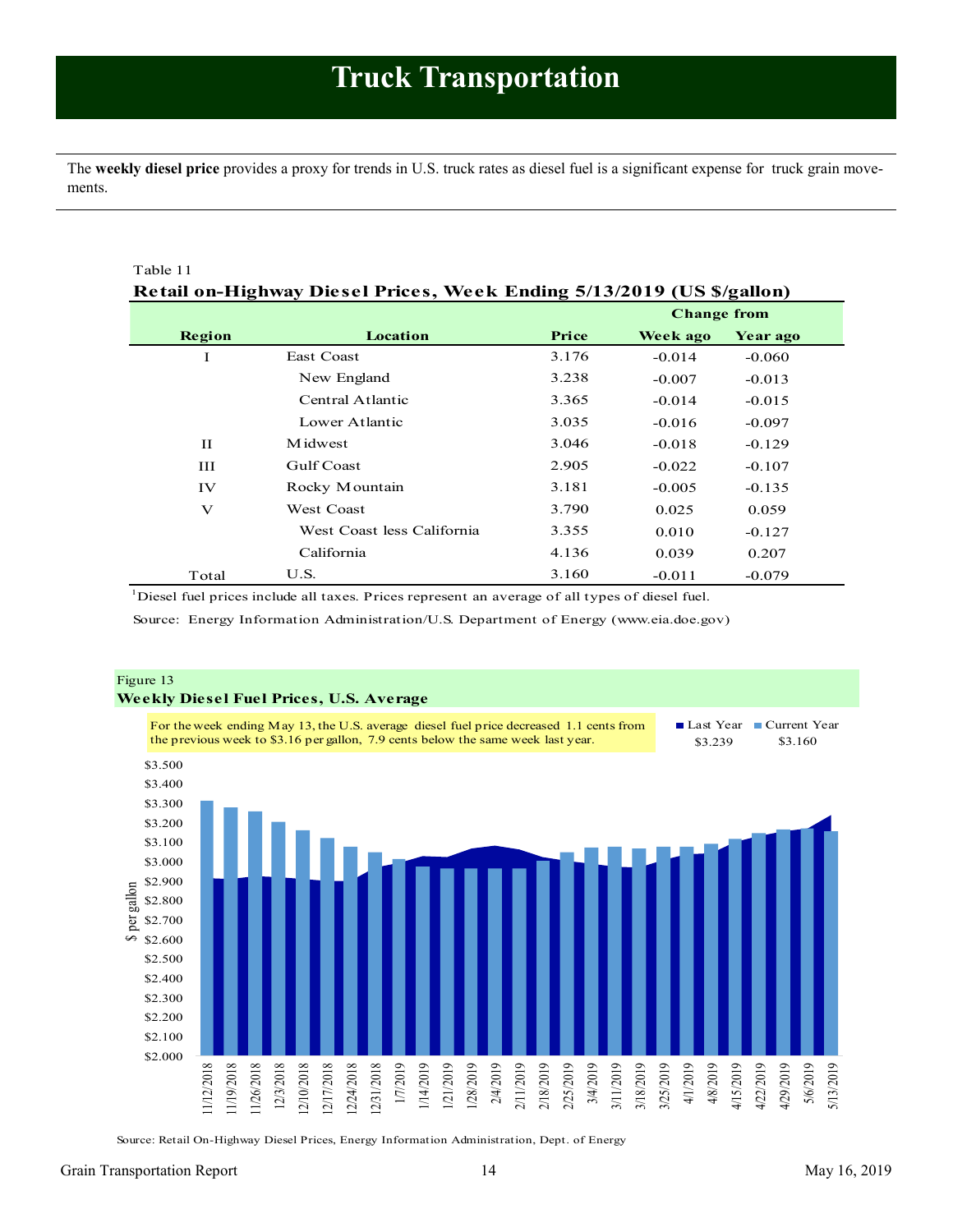### <span id="page-14-1"></span><span id="page-14-0"></span>Table 12

**U.S. Export Balances and Cumulative Exports (1,000 metric tons)**

|                                                |            | Wheat      |            |            |            |           | Corn   | <b>Soybeans</b> | <b>Total</b> |
|------------------------------------------------|------------|------------|------------|------------|------------|-----------|--------|-----------------|--------------|
| For the week ending                            | <b>HRW</b> | <b>SRW</b> | <b>HRS</b> | <b>SWW</b> | <b>DUR</b> | All wheat |        |                 |              |
| <b>Export Balances</b> <sup>1</sup>            |            |            |            |            |            |           |        |                 |              |
| 5/2/2019                                       | 1,954      | 651        | 837        | 736        | 59         | 4,237     | 10,328 | 12,118          | 26,684       |
| This week year ago                             | 633        | 381        | 830        | 701        | 22         | 2,565     | 19,002 | 11,168          | 32,735       |
| Cumulative exports-marketing year <sup>2</sup> |            |            |            |            |            |           |        |                 |              |
| 2018/19 YTD                                    | 7,335      | 2,730      | 6,144      | 4,658      | 448        | 21,315    | 36,017 | 32,870          | 90,202       |
| 2017/18 YTD                                    | 8,618      | 2,140      | 5,259      | 4,574      | 383        | 20,973    | 32,629 | 43,957          | 97,560       |
| YTD 2018/19 as % of 2017/18                    | 85         | 128        | 117        | 102        | 117        | 102       | 110    | 75              | 92           |
| Last 4 wks as % of same period $2017/18$       | 357        | 194        | 127        | 122        | 316        | 194       | 60     | 114             | 89           |
| 2017/18 Total                                  | 9,150      | 2,343      | 5,689      | 4,854      | 384        | 22,419    | 57,209 | 56,214          | 135,842      |
| 2016/17 Total                                  | 11.096     | 2,285      | 7,923      | 4,254      | 484        | 26,042    | 41,864 | 51,156          | 119,062      |

<sup>1</sup> Current unshipped (outstanding) export sales to date

 $2$  Shipped export sales to date; new marketing year now in effect for corn, soybeans, and wheat

Note: YTD = year-to-date. Marketing Year: wheat =  $6/01-5/31$ , corn & soybeans =  $9/01-8/31$ 

Source: Foreign Agricultural Service/USDA (www.fas.usda.gov)

#### Table 13

## **Top 5 Importers <sup>1</sup> of U.S. Corn**

| Table 13                                  |                  |                                      |          |                      |            |
|-------------------------------------------|------------------|--------------------------------------|----------|----------------------|------------|
| Top 5 Importers <sup>1</sup> of U.S. Corn |                  |                                      |          |                      |            |
| For the week ending 5/02/2019             |                  | <b>Total Commitments<sup>2</sup></b> | % change | Exports <sup>3</sup> |            |
|                                           | 2019/20          | 2018/19                              | 2017/18  | current MY           | 3-year avg |
|                                           | <b>Next MY</b>   | <b>Current MY</b>                    | Last MY  | from last MY         | 2015-2017  |
|                                           |                  | $-1,000$ mt -                        |          |                      |            |
| Mexico                                    | 1,616            | 14,709                               | 13,127   | 12                   | 13,691     |
| Japan                                     | 540              | 10,404                               | 9,437    | 10                   | 11,247     |
| Korea                                     | $\boldsymbol{0}$ | 3,695                                | 4,244    | (13)                 | 4,754      |
| Colombia                                  | 5                | 4,051                                | 3,929    | 3                    | 4,678      |
| Peru                                      | $\boldsymbol{0}$ | 1,992                                | 2,602    | (23)                 | 2,975      |
| <b>Top 5 Importers</b>                    | 2,161            | 34,850                               | 33,338   | 5                    | 37,344     |
| <b>Total US corn export sales</b>         | 2,249            | 46,345                               | 51,631   | (10)                 | 53,184     |
| % of Projected                            | 4%               | 79%                                  | 83%      |                      |            |
| Change from prior week <sup>2</sup>       | 7                | 288                                  | 696      |                      |            |
| Top 5 importers' share of U.S. corn       |                  |                                      |          |                      |            |
| export sales                              | 96%              | 75%                                  | 65%      |                      | 70%        |
| <b>USDA</b> forecast, May 2019            | 57,888           | 58,524                               | 62,036   | (6)                  |            |
| Corn Use for Ethanol USDA forecast,       |                  |                                      |          |                      |            |
| <b>May 2019</b>                           | 139,700          | 138,430                              | 142,367  | (3)                  |            |

(n) indicates negative number.

 $1$ Based on FAS Marketing Year Ranking Reports for 2017/18 - www.fas.usda.gov; Marketing year (MY) = Sep 1 - Aug 31.

<sup>2</sup>Cumulative Exports (shipped) + Outstanding Sales (unshipped), FAS Weekly Export Sales Report, or Export Sales Query--

http://www.fas.usda.gov/esrquery/. Total commitments change (net sales) from prior week could include revisions from previous week's outstanding sales or accumulated sales.

3 FAS Marketing Year Ranking Reports - http://apps.fas.usda.gov/export-sales/myrkaug.htm; 3-yr average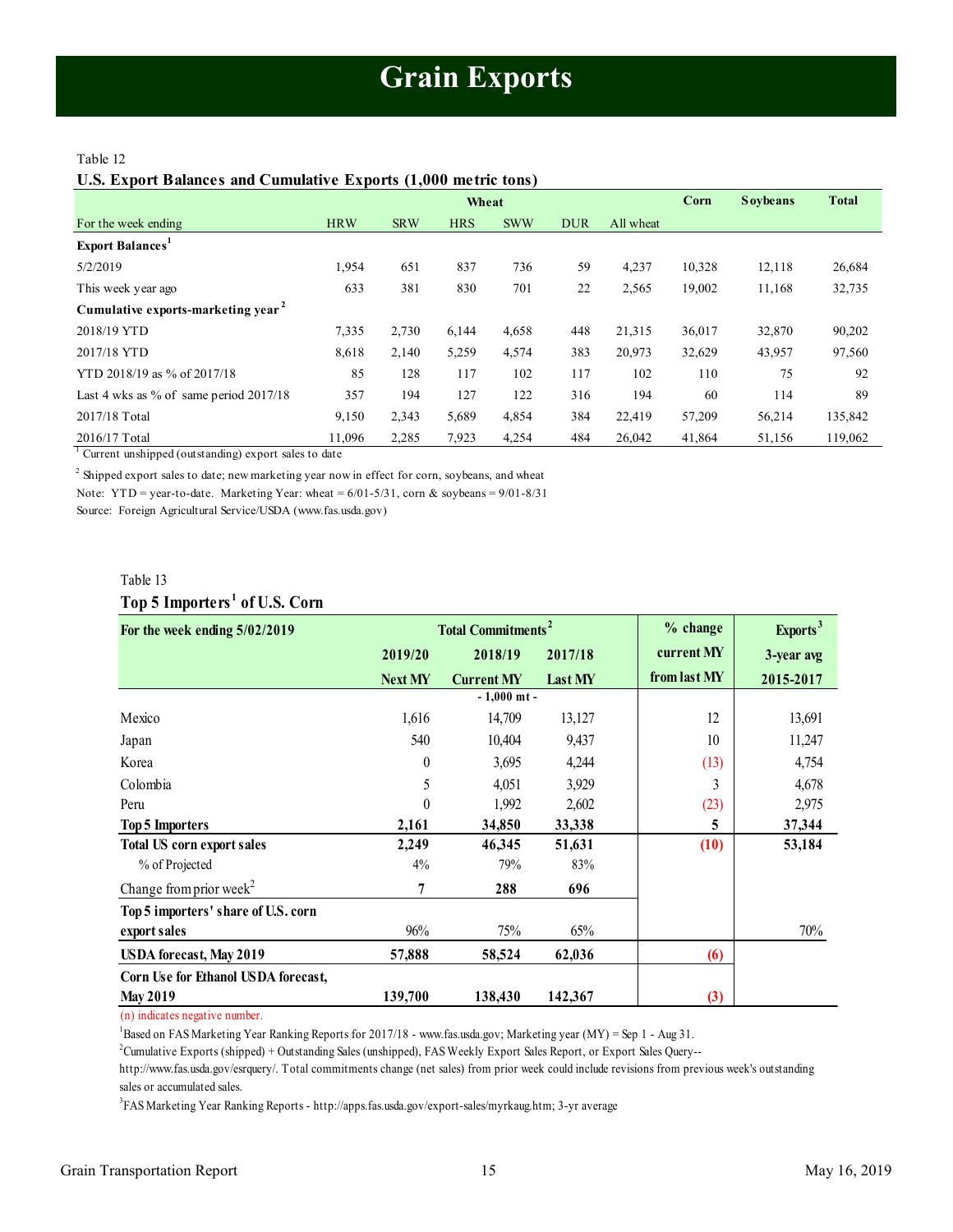## Table 14

# **Top 5 Importers <sup>1</sup> of U.S. Soybeans**

<span id="page-15-0"></span>

| For the week ending 5/02/2019        |                | <b>Total Commitments<sup>2</sup></b> | % change | Exports <sup>3</sup> |               |
|--------------------------------------|----------------|--------------------------------------|----------|----------------------|---------------|
|                                      | 2019/20        | 2018/19                              | 2017/18  | current MY           | 3-yr avg.     |
|                                      | <b>Next MY</b> | <b>Current MY</b>                    | Last MY  | from last MY         | 2015-2017     |
|                                      |                | $-1,000$ mt -                        |          |                      | $-1,000$ mt - |
| China                                | 63             | 13,271                               | 28,739   | (54)                 | 31,228        |
| Mexico                               | $\theta$       | 4,688                                | 4,052    | 16                   | 3,716         |
| Indonesia                            | 2              | 1,807                                | 1,973    | (8)                  | 2,250         |
| Japan                                | 106            | 2,175                                | 1,881    | 16                   | 2,145         |
| Netherlands                          | $\theta$       | 1,970                                | 1,405    | 40                   | 2,209         |
| Top 5 importers                      | 170            | 23,912                               | 38,050   | (37)                 | 41,549        |
| <b>Total US soybean export sales</b> | 1,115          | 44,988                               | 55,125   | (18)                 | 55,113        |
| % of Projected                       | 2%             | 93%                                  | 95%      |                      |               |
| Change from prior week <sup>2</sup>  | 296            | (149)                                | 354      |                      |               |
| Top 5 importers' share of U.S.       |                |                                      |          |                      |               |
| soybean export sales                 | 15%            | 53%                                  | 69%      |                      | 75%           |
| <b>USDA</b> forecast, May 2019       | 53,134         | 48,365                               | 58,011   | 83                   |               |
| (n) indicates negative number.       |                |                                      |          |                      |               |

(n) indicates negative number.

<sup>1</sup>Based on FAS Marketing Year Ranking Reports for 2017/18 - www.fas.us da.gov; Marketing year (MY) = Sep 1- Aug 31.

Cumulative Exports (shipped)+Outstanding Sales (unshipped), FAS Weekly Export Sales Report, or Export Sales Query--hotal commitments change (net sales) from prior week could include reivisions from previous week's outstand (n) indicates negative number.<br>'Based on FAS Marketing Year Ranking Reports for 2017/18 - www.fas.usda.gov; Marketing year (MY) = Sep 1- Aug 31.<br><sup>2</sup>Cumulative Exports (shipped) + Outstanding Sales (uns hipped), FAS Weekly to tal co metals and the matter of minds.<br>"Based on FAS Marketing Year Ranking Reports for 2017/18 - www.fas.usda.gov; Marketing year (MY) = Sep 1- Aug 31.<br>"Cumulative Exports (shipped) +Outstanding Sales (unshipped), FAS

3

## Table 15 **Top 10 Importers <sup>1</sup> of All U.S. Wheat**

| Table 15                                        |                |                                      |         |                  |                      |
|-------------------------------------------------|----------------|--------------------------------------|---------|------------------|----------------------|
| Top 10 Importers <sup>1</sup> of All U.S. Wheat |                |                                      |         |                  |                      |
| For the week ending 5/02/2019                   |                | <b>Total Commitments<sup>2</sup></b> |         | % change         | Exports <sup>3</sup> |
|                                                 | 2019/20        | 2018/19                              | 2017/18 | current MY       | 3-yr avg             |
|                                                 | <b>Next MY</b> | <b>Current MY</b>                    | Last MY | from last MY     | 2015-2017            |
|                                                 |                | $-1,000$ mt -                        |         |                  | $-1,000$ mt -        |
| Mexico                                          | 254            | 3,288                                | 2,952   | 11               | 2,781                |
| Japan                                           | 133            | 2,742                                | 2,899   | (5)              | 2,649                |
| Philippines                                     | 467            | 3,158                                | 2,545   | 24               | 2,441                |
| Korea                                           | 123            | 1,584                                | 1,485   | 7                | 1,257                |
| Nigeria                                         | 272            | 1,631                                | 1,187   | 37               | 1,254                |
| Indonesia                                       | $\mathbf{0}$   | 1,332                                | 1,141   | 17               | 1,076                |
| Taiwan                                          | 74             | 1,107                                | 1,136   | (3)              | 1,066                |
| China                                           | $\Omega$       | 42                                   | 900     | (95)             | 944                  |
| Colombia                                        | 94             | 654                                  | 389     | 68               | 714                  |
| Thailand                                        | 158            | 747                                  | 664     | 12               | 618                  |
| Top 10 importers                                | 1,574          | 16,283                               | 15,298  | 6                | 14,800               |
| <b>Total US wheat export sales</b>              | 2,558          | 25,552                               | 23,539  | $\boldsymbol{9}$ | 22,869               |
| % of Projected                                  | 10%            | 101%                                 | 96%     |                  |                      |
| Change from prior week <sup>2</sup>             | 412            | 91                                   | 35      |                  |                      |
| Top 10 importers' share of U.S.                 |                |                                      |         |                  |                      |
| wheat export sales                              | 62%            | 64%                                  | 65%     |                  | 65%                  |
| <b>USDA</b> forecast, May 2019                  | 24,523         | 25,204                               | 24.550  | 3                |                      |

(n) indicates negative number.

<sup>1</sup> Based on FAS Marketing Year Ranking Reports for 2017/18 - www.fas.usda.gov; Marketing year = Jun 1 - May 31.

 $^{2}$  Cumulative Exports (shipped) + Outstanding Sales (unshipped), FAS Weekly Export Sales Report, or Export Sales Query--http://www.fas.usda.gov/esrquery/. Total commitments change (net sales) from prior week could include revisions from the previous week's

outstanding and/or accumulated sales

<sup>3</sup> FAS Marketing Year Final Reports - www.fas.usda.gov/export-sales/myfi\_rpt.htm.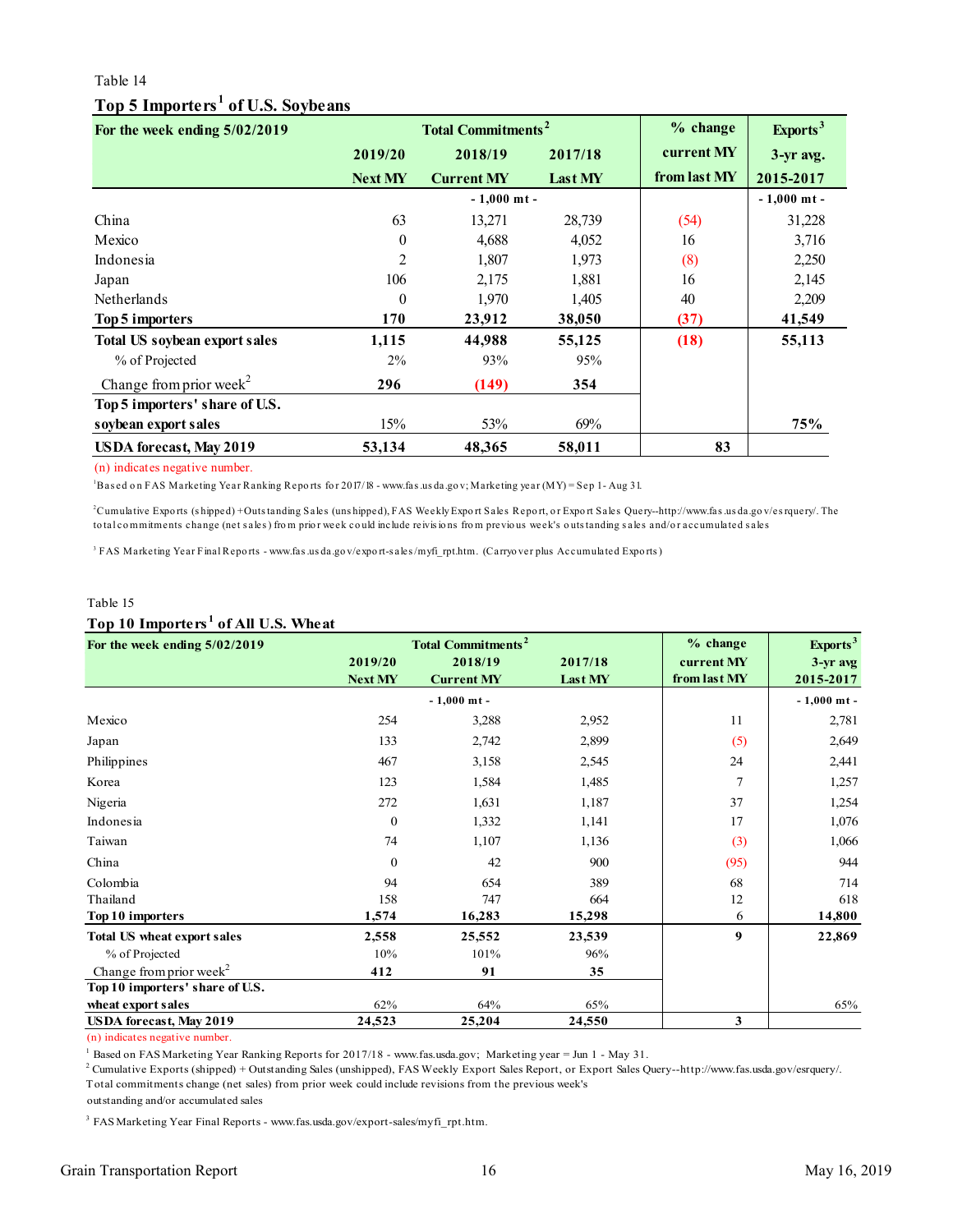# <span id="page-16-0"></span>**Grain Inspections for Export by U.S. Port Region (1,000 metric tons)**

|                          | For the Week Ending                                                                                              | <b>Previous</b>  | <b>Current Week</b> |                  |                  | 2019 YTD as      |                  | Last 4-weeks as % of: |             |
|--------------------------|------------------------------------------------------------------------------------------------------------------|------------------|---------------------|------------------|------------------|------------------|------------------|-----------------------|-------------|
| <b>Port Regions</b>      | 05/09/19                                                                                                         | Week*            | as % of Previous    | 2019 YTD*        | 2018 YTD*        | % of 2018 YTD    | <b>Last Year</b> | Prior 3-yr. avg.      | 2018 Total* |
| <b>Pacific Northwest</b> |                                                                                                                  |                  |                     |                  |                  |                  |                  |                       |             |
| Wheat                    | 462                                                                                                              | 311              | 149                 | 5,208            | 4,393            | 119              | 135              | 122                   | 13,315      |
| Com                      | 404                                                                                                              | 316              | 128                 | 5,007            | 7,720            | 65               | 73               | 106                   | 20,024      |
| Soybeans                 | $\boldsymbol{0}$                                                                                                 | $\boldsymbol{0}$ | n/a                 | 4,018            | 4,100            | $98\,$           | $16\,$           | 22                    | 7,719       |
| <b>Total</b>             | 866                                                                                                              | 627              | 138                 | 14,233           | 16,213           | 88               | 85               | 104                   | 41,058      |
| <b>Mississippi Gulf</b>  |                                                                                                                  |                  |                     |                  |                  |                  |                  |                       |             |
| Wheat                    | 210                                                                                                              | 106              | 198                 | 2,031            | 1,690            | 120              | 172              | 172                   | 3,896       |
| Com                      | 431                                                                                                              | 453              | 95                  | 10,084           | 12,414           | 81               | 68               | $78\,$                | 33,735      |
| Soybeans                 | 412                                                                                                              | 451              | 91                  | 9,318            | 9,205            | 101              | 113              | 155                   | 28,124      |
| <b>Total</b>             | 1,053                                                                                                            | 1,011            | 104                 | 21,433           | 23,309           | 92               | 86               | 102                   | 65,755      |
| <b>Texas Gulf</b>        |                                                                                                                  |                  |                     |                  |                  |                  |                  |                       |             |
| Wheat                    | 177                                                                                                              | 73               | 244                 | 2,355            | 1,595            | 148              | 284              | 200                   | 3,198       |
| Com                      | $\boldsymbol{0}$                                                                                                 | $28\,$           | $\boldsymbol{0}$    | 272              | $216$            | 126              | 178              | 161                   | 730         |
| Soybeans                 | $\pmb{0}$                                                                                                        | $\boldsymbol{0}$ | n/a                 | $\boldsymbol{0}$ | $\boldsymbol{0}$ | n/a              | n/a              | n/a                   | 69          |
| <b>Total</b>             | 177                                                                                                              | 101              | 176                 | 2,628            | 1,811            | 145              | 263              | 194                   | 3,997       |
| <b>Interior</b>          |                                                                                                                  |                  |                     |                  |                  |                  |                  |                       |             |
| Wheat                    | 25                                                                                                               | $30\,$           | 84                  | 600              | 542              | 111              | 133              | 144                   | 1,614       |
| Com                      | 141                                                                                                              | 162              | 87                  | 2,598            | 2,951            | $88\,$           | 77               | 85                    | 8,650       |
| Soybeans                 | 123                                                                                                              | 122              | 101                 | 2,407            | 2,299            | 105              | 98               | 133                   | 6,729       |
| <b>Total</b>             | 289                                                                                                              | 314              | 92                  | 5,605            | 5,792            | 97               | 89               | 106                   | 16,993      |
| <b>Great Lakes</b>       |                                                                                                                  |                  |                     |                  |                  |                  |                  |                       |             |
| Wheat                    | 12                                                                                                               | $46$             | $26\,$              | 168              | 160              | 105              | 92               | 106                   | 894         |
| Com                      | $\boldsymbol{0}$                                                                                                 | $\boldsymbol{0}$ | n/a                 | $\boldsymbol{0}$ | 93               | $\boldsymbol{0}$ | $\theta$         | $\boldsymbol{0}$      | 404         |
| Soybeans                 | $\boldsymbol{0}$                                                                                                 | $\boldsymbol{0}$ | n/a                 | 43               | $\boldsymbol{0}$ | n/a              | n/a              | $\boldsymbol{0}$      | 1,192       |
| <b>Total</b>             | 12                                                                                                               | 46               | 26                  | 210              | 253              | 83               | 55               | 67                    | 2,491       |
| <b>Atlantic</b>          |                                                                                                                  |                  |                     |                  |                  |                  |                  |                       |             |
| Wheat                    | 0                                                                                                                | 0                | n/a                 | 32               | 64               | 51               | n/a              | $\pmb{0}$             | 69          |
| Com                      | 7                                                                                                                | $\pmb{0}$        | n/a                 | 56               | 38               | 150              | 38               | 113                   | 138         |
| Soybeans                 | 5                                                                                                                | 62               | 9                   | 507              | 917              | 55               | 44               | $\sqrt[8]{1}$         | 2,047       |
| <b>Total</b>             | 12                                                                                                               | 62               | $20\,$              | 596              | 1,019            | 58               | 43               | 73                    | 2,253       |
| U.S. total from ports*   |                                                                                                                  |                  |                     |                  |                  |                  |                  |                       |             |
| Wheat                    | 887                                                                                                              | 566              | 157                 | 10,394           | 8,444            | 123              | 155              | 141                   | 22,986      |
| Com                      | 983                                                                                                              | 960              | 102                 | 18,017           | 23,432           | 77               | 70               | 87                    | 63,682      |
| Soybeans                 | 540                                                                                                              | 635              | 85                  | 16,293           | 16,521           | 99               | 87               | 120                   | 45,879      |
| <b>Total</b>             | 2,410                                                                                                            | 2,160            | 112                 | 44,704           | 48,398           | 92               | 89               | 106                   | 132,547     |
|                          | *Data includes revisions from prior weeks; some regional totals may not add exactly due to rounding.             |                  |                     |                  |                  |                  |                  |                       |             |
|                          | Source: USDA/Federal Grain Inspection Service (www.gipsa.usda.gov/fgis); YTD= year-to-date; n/a = not applicable |                  |                     |                  |                  |                  |                  |                       |             |
|                          |                                                                                                                  |                  |                     |                  |                  |                  |                  |                       |             |

The United States exports approximately one-quarter of the grain it produces. On average, this includes nearly 45 percent of U.S.-grown wheat, 50 percent of U.S.-grown soybeans, and 20 percent of the U.S.-grown corn. Approximately 53 percent of the U.S. export grain ship-<br>ments departed through the U.S. Gulf region in 2018.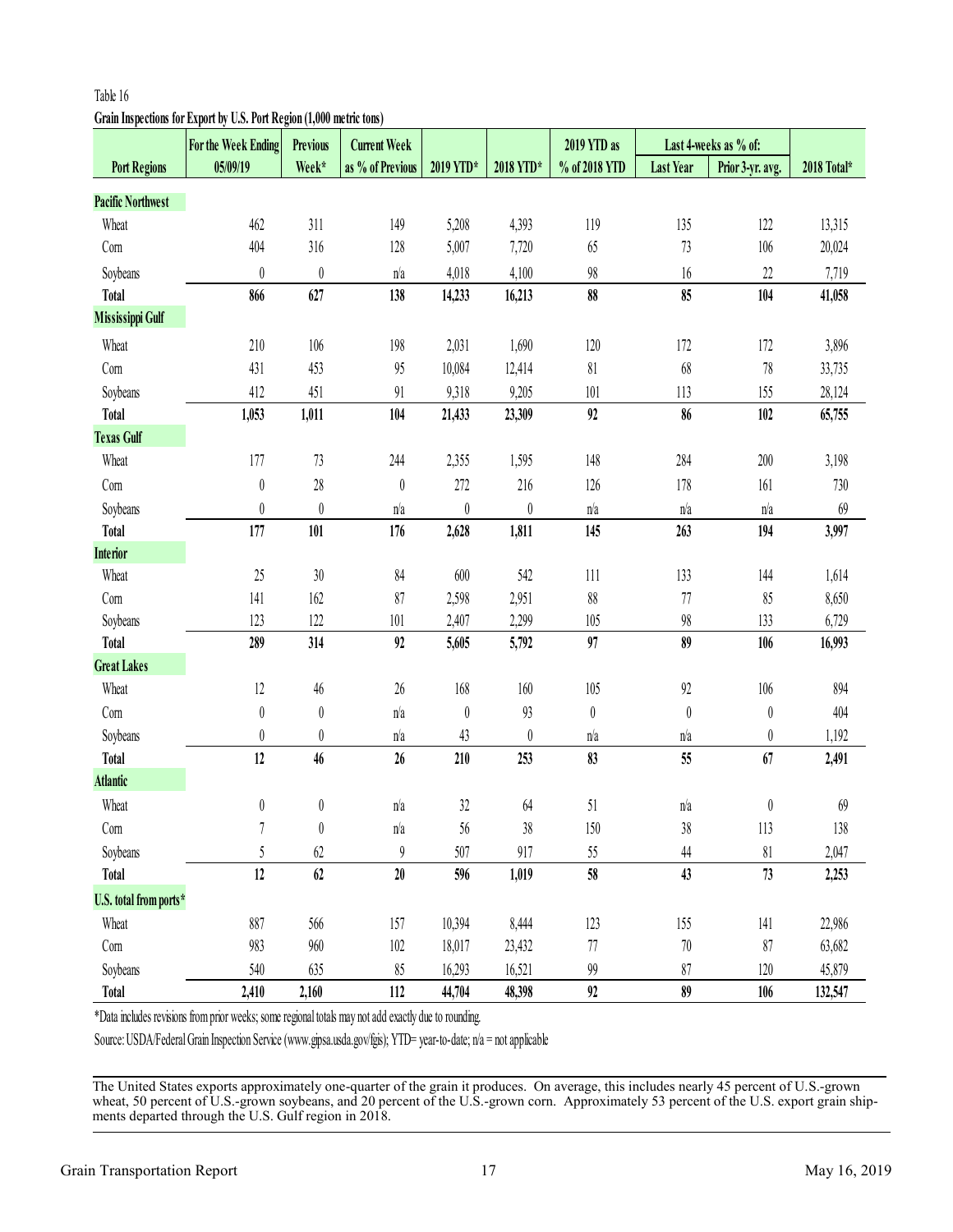

# **U.S. grain inspected for export (wheat, corn, and soybeans)**

Figure 14

Source: USDA/Federal Grain Inspection Service (www.gipsa.usda.gov/fgis) Note: 3-year average consists of 4-week running average



Source: USDA/Federal Grain Inspection Service (www.gipsa.usda.gov/fgis)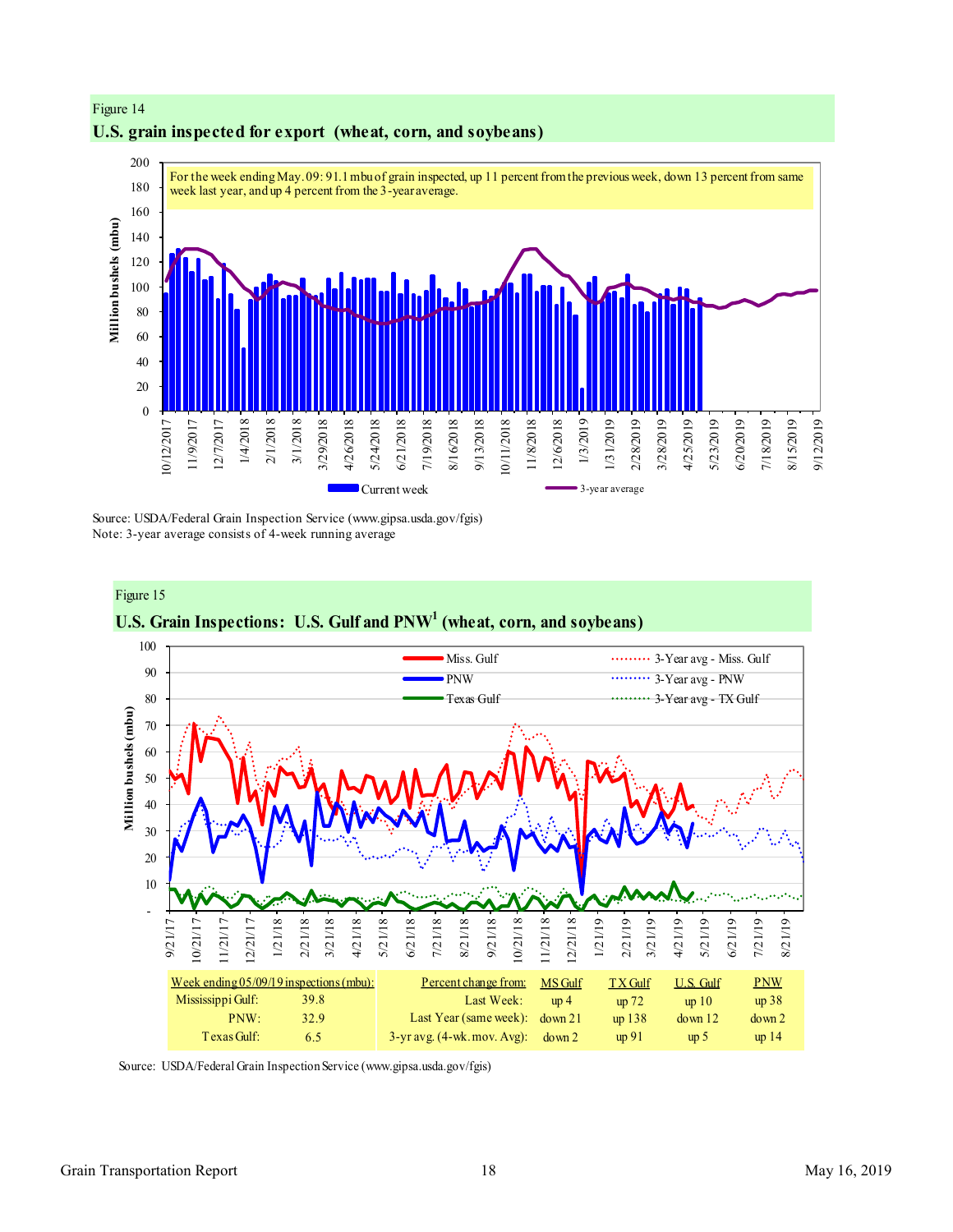## <span id="page-18-1"></span><span id="page-18-0"></span>Table 17

# **Weekly Port Region Grain Ocean Vessel Activity (number of vessels)**

|            |      |         |         |            | Pacific          |
|------------|------|---------|---------|------------|------------------|
|            |      |         | Gulf    |            | <b>Northwest</b> |
|            |      |         | Loaded  | Due next   |                  |
|            | Date | In port | 7-days  | $10$ -days | In port          |
| 5/9/2019   |      | 37      | 30      | 54         | 11               |
| 5/2/2019   |      | 26      | 27      | 67         | 16               |
| 2018 range |      | (2388)  | (24.41) | (38.67)    | (4.30)           |
| 2018 avg.  |      | 40      | 34      | 54         | 17               |

Source: Transportation & Marketing Programs/AMS/USDA

## Figure 16 **U.S. Gulf Vessel Loading Activity**



Source:Transportation & Marketing Program/AMS/USDA <sup>1</sup>U.S. Gulfincludes Mississippi, Texas, and East Gulf.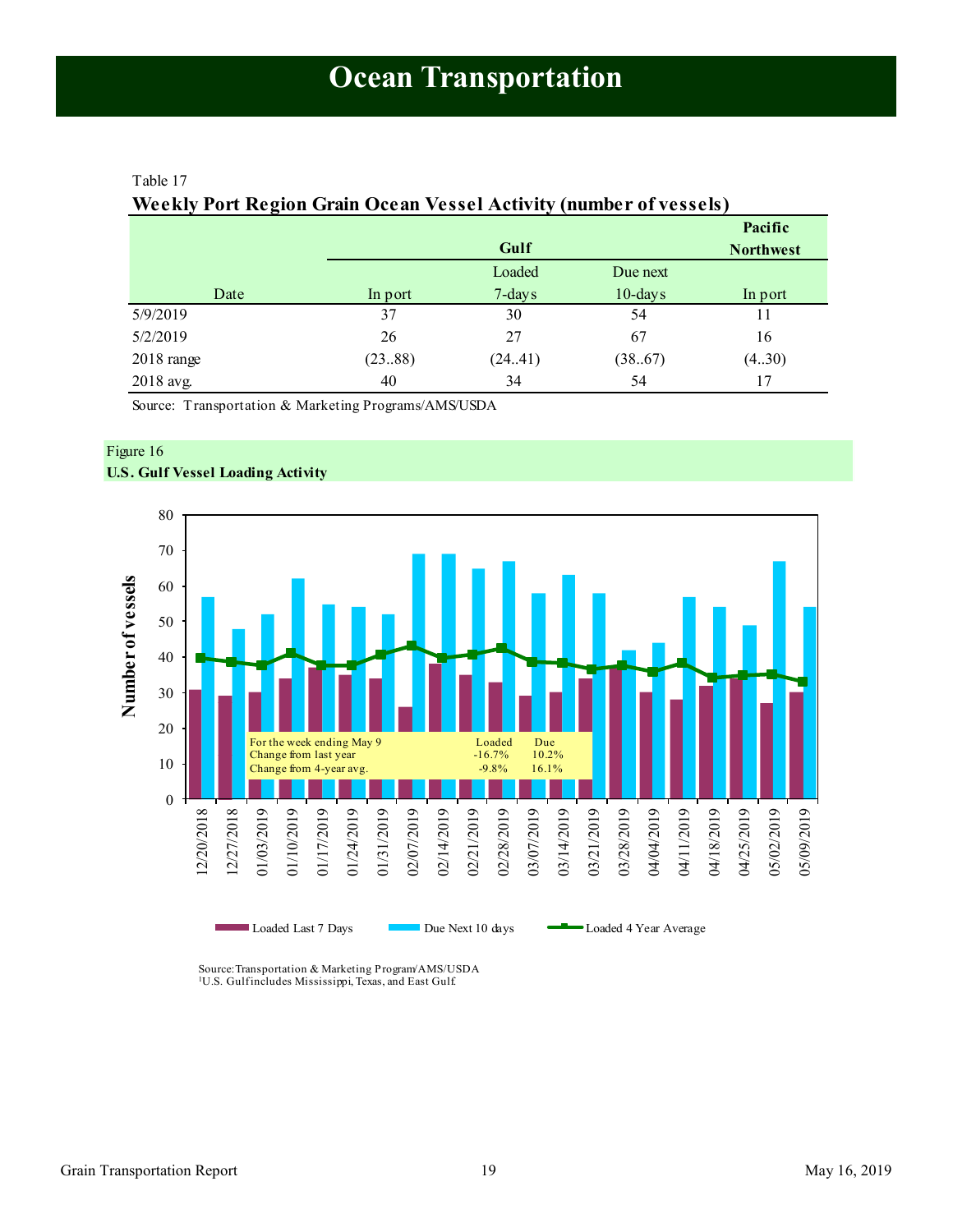# Figure 17 **Grain Vessel Rates, U.S. to Japan**



Data Source: O'Neil Commodity Consulting

#### Table 18

## **Ocean Freight Rates For Selected Shipments, Week Ending 05/11/2019**

| <b>Export</b> | <b>Import</b>     | Grain       | Loading                 | <b>Volume loads</b> | <b>Freight rate</b> |
|---------------|-------------------|-------------|-------------------------|---------------------|---------------------|
| region        | region            | types       | date                    | (metric tons)       | (US \$/metric ton)  |
| U.S. Gulf     | China             | Heavy Grain | Jun $1/30$              | 63,000              | 42.00               |
| U.S. Gulf     | China             | Heavy Grain | Mar 15/Apr 15           | 63,000              | 40.00               |
| <b>PNW</b>    | China             | Heavy Grain | Mar $2/18$              | 60,000              | 27.50               |
| <b>PNW</b>    | Oman              | Wheat       | Feb 18/28               | 25,000              | 69.94*              |
| <b>Brazil</b> | China             | Heavy Grain | Apr $20/M$ ay 5         | 63,000              | 33.00               |
| <b>Brazil</b> | China             | Heavy Grain | Apr 15/30               | 63,000              | 32.50               |
| <b>Brazil</b> | China             | Heavy Grain | M ar 20/30              | 66,000              | 13.30               |
| <b>Brazil</b> | China             | Heavy Grain | Mar $3/11$              | 63,000              | 27.50               |
| <b>Brazil</b> | China             | Heavy Grain | Feb 26/Mar 4            | 66,000              | 24.75               |
| <b>Brazil</b> | China             | Heavy Grain | Feb 20/25               | 65,000              | 26.00               |
| <b>Brazil</b> | China             | Heavy Grain | Feb 13/26               | 60,000              | 26.75               |
| <b>Brazil</b> | China             | Heavy Grain | Jan $22/30$             | 60,000              | 29.50               |
| River Plate   | China<br>(0.0016) | Heavy Grain | Apr $21/30$<br>$\cdots$ | 65,000              | 37.85               |

Rates shown are per metric ton (2,204.62 lbs. = 1 metric ton), F.O.B., except where otherwise indicated; op = option

\* 50 percent of food aid from the United States is required to be shipped on U.S.-flag vessels.

Source: Maritime Research Inc. (www.maritime-research.com)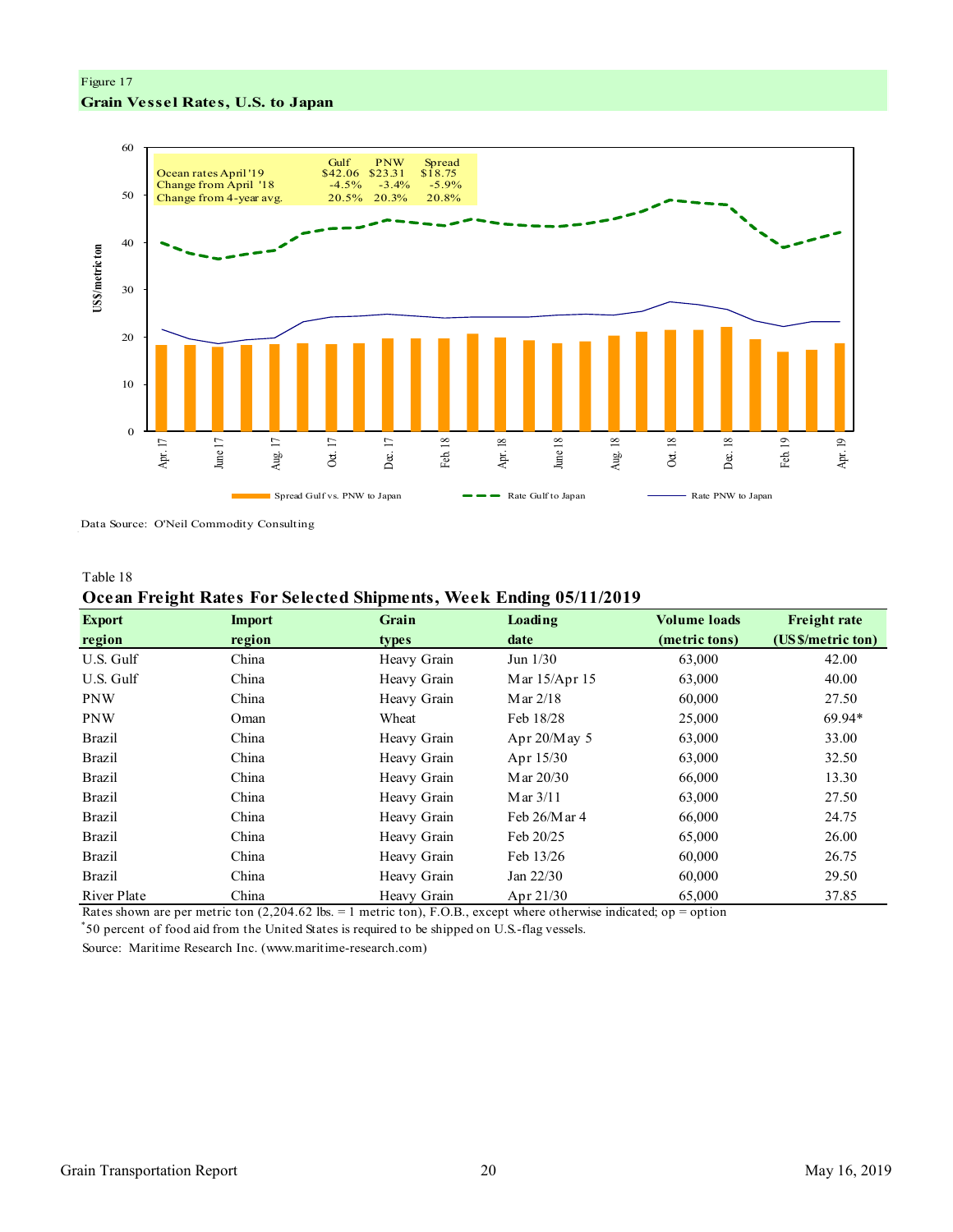In 2017, containers were used to transport 7 percent of total U.S. waterborne grain exports. Approximately 62 percent of U.S. waterborne grain exports in 2017 went to Asia, of which 10 percent were moved in containers. Approximately 93 percent of U.S. waterborne containerized grain exports were destined for Asia.



Service (PIERS) data

Note: The following Harmonized Tariff Codes are used to calculate containerized grains movements: 1001, 100190, 1002, 1003 100300, 1004, 100400, 1005, 100590, 1007, 100700, 1102, 110100, 230310, 110220, 110290, 1201, 120100, 230210, 230990, 230330, and 120810.





Source: USDA/Agricultural Marketing Service/Transportation Services Division analysis of Port Import Export Reporting Service (PIERS) data. Note: The following Harmonized Tariff Codes are used to calculate containerized grains movements: 100190, 100200, 100300, 100400, 100590, 100700, 110100, 110220, 110290, 120100, 120810, 230210, 230310, 230330, and 230990.